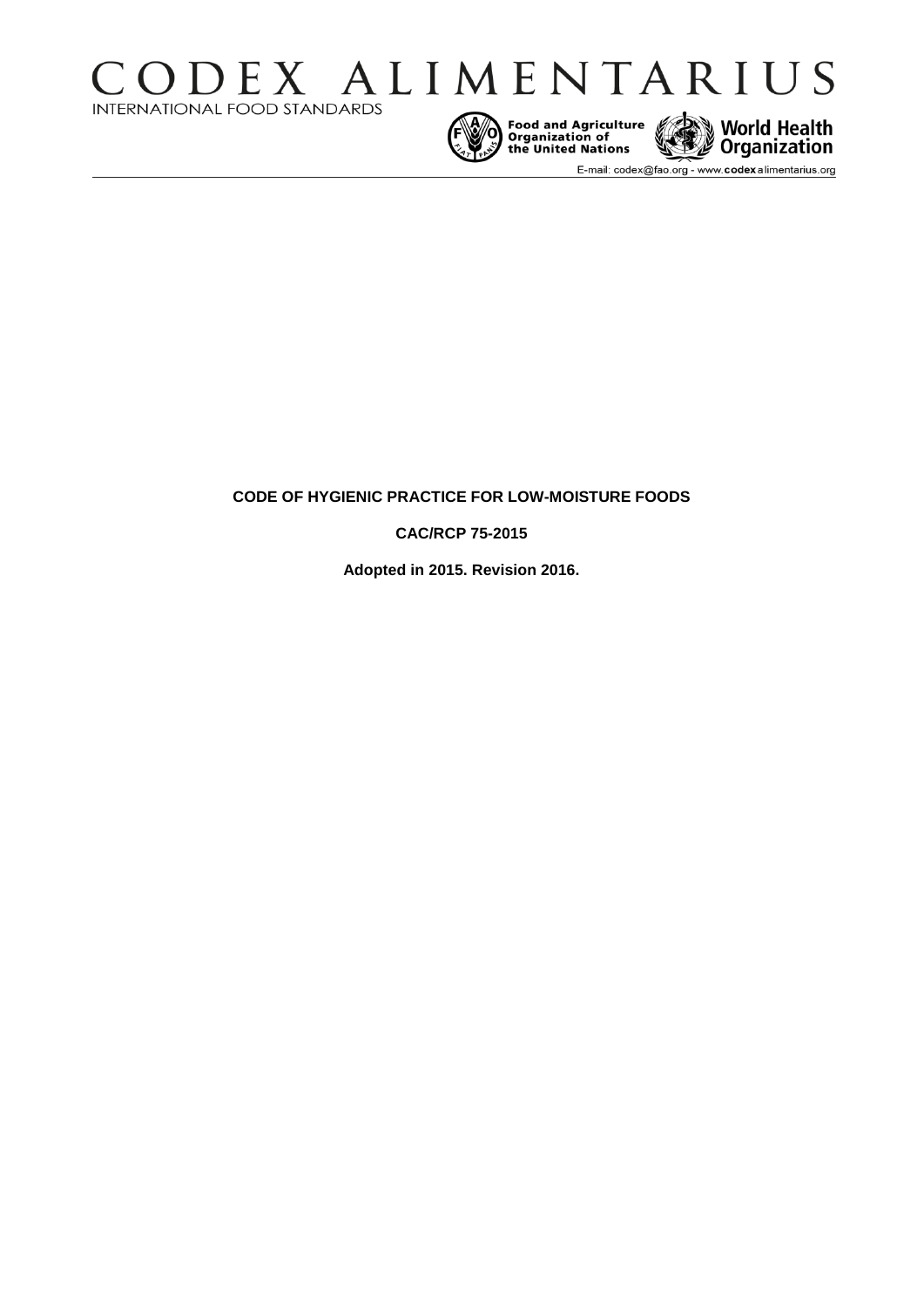# **1. INTRODUCTION**

There are many different types of products that fall under the grouping of low-moisture foods. Since 2001, there have been a number of outbreaks associated with the consumption of low-moisture foods, which has raised concerns regarding the safety of these products. The primary pathogens of concern that are associated with lowmoisture foods to date, include *Salmonella* spp. and *Bacillus cereus.* However, most outbreak-related illnesses associated with low-moisture foods have been caused by *Salmonella* spp. and, for this reason, the Code of Hygienic Practice focuses on controls for *Salmonella* spp.

The water activity (aw) of low-moisture foods is often well below 0.85 and foodborne pathogens such as *Salmonella* cannot multiply under these conditions. Even though pathogen growth is prevented in these products, the cells can remain viable for extended periods of time. For *Salmonella* spp., the infectious dose is thought to be very low, as demonstrated by the small numbers of cells per serving recovered from low-moisture foods implicated in outbreaks. Furthermore, there is evidence that the composition of a food (especially, high fat content) may protect *Salmonella* against the acidic conditions of the stomach, potentially increasing the likelihood of illness from consuming low numbers of the organism. Pathogens such as *Salmonella* can be difficult to control in a low-moisture food operation environment, because they can persist for prolonged periods of time in the dry state and in low-moisture products. Microorganisms are more heat tolerant in food matrices at reduced water activity.

Investigations from *Salmonella* outbreaks indicate that the safety of low-moisture foods depends fundamentally on the control of *Salmonella* in the food operation environment. Maintaining good hygienic practices, hygienic design of equipment, proactive maintenance programmes, control of incoming materials, and effective ingredient control in the low-moisture food establishment, will help prevent the contamination of low-moisture foods with pathogens. Special attention should be paid to those products that are exposed to the processing environment following a pathogen reduction step, products that are not subjected to a pathogen reduction step, and products for which ingredients are added after a pathogen reduction step.

# **SECTION I - OBJECTIVES**

This Code addresses Good Manufacturing Practices (GMPs) and Good Hygienic Practices (GHPs) that will help control microbial hazards associated with all stages of the manufacturing of low-moisture foods. Particular attention is given to minimize *Salmonella* spp., which is currently considered the primary pathogen of concern in these products. These GMPs and GHPs, if adhered to, should also be effective in preventing the risk from other pathogens that may be of concern.

# **SECTION II - SCOPE, USE AND DEFINITIONS**

### **2.1 Scope**

This Code covers GMPs/GHPs for the manufacturing of low-moisture foods for human consumption. This Code applies to, dried fruits and vegetables (e.g. desiccated coconut), cereal-based products (e.g. breakfast cereals), peanut and other nut butters, dry protein products<sup>1</sup> (e.g. dried dairy products and soy protein), confections (e.g. chocolate and cocoa), snacks (e.g. spice-seasoned chips/crisps), tree nuts, seeds for consumption (e.g. sesame seeds and sesame seed paste), spices and dried aromatic herbs, and specialized lipid based nutritional products<sup>2</sup> for the treatment of moderate and severely acute malnutrition<sup>3</sup>. Milled grain products such as flour may be within the scope when used in foods that would not be subject to a microbial inactivation step.

### **2.2 Use**

1

This Code follows the format of the *[General Principles of Food Hygiene](http://www.fao.org/fao-who-codexalimentarius/sh-proxy/en/?lnk=1&url=https%253A%252F%252Fworkspace.fao.org%252Fsites%252Fcodex%252FStandards%252FCAC%2BRCP%2B1-1969%252FCXP_001e.pdf)* (CAC/RCP 1-1969) and should be used in conjunction with it, as well as with other applicable codes such as the *[Code of Hygienic Practice for Dried](http://www.fao.org/fao-who-codexalimentarius/sh-proxy/en/?lnk=1&url=https%253A%252F%252Fworkspace.fao.org%252Fsites%252Fcodex%252FStandards%252FCAC%2BRCP%2B3-1969%252FCXP_003e.pdf)  Fruits* [\(CAC/RCP 3-1969\),](http://www.fao.org/fao-who-codexalimentarius/sh-proxy/en/?lnk=1&url=https%253A%252F%252Fworkspace.fao.org%252Fsites%252Fcodex%252FStandards%252FCAC%2BRCP%2B3-1969%252FCXP_003e.pdf) *[Code of Hygienic Practice for Desiccated Coconut](http://www.fao.org/fao-who-codexalimentarius/sh-proxy/en/?lnk=1&url=https%253A%252F%252Fworkspace.fao.org%252Fsites%252Fcodex%252FStandards%252FCAC%2BRCP%2B4-1971%252FCXP_004e.pdf)* (CAC/RCP 4-1971), *[Code of](http://www.fao.org/fao-who-codexalimentarius/sh-proxy/en/?lnk=1&url=https%253A%252F%252Fworkspace.fao.org%252Fsites%252Fcodex%252FStandards%252FCAC%2BRCP%2B5-1971%252FCXP_005e.pdf)  [Hygienic Practice for Dehydrated Fruits and Vegetables including Edible Fungi](http://www.fao.org/fao-who-codexalimentarius/sh-proxy/en/?lnk=1&url=https%253A%252F%252Fworkspace.fao.org%252Fsites%252Fcodex%252FStandards%252FCAC%2BRCP%2B5-1971%252FCXP_005e.pdf)* (CAC/RCP 5-1971), *[Code](http://www.fao.org/fao-who-codexalimentarius/sh-proxy/en/?lnk=1&url=https%253A%252F%252Fworkspace.fao.org%252Fsites%252Fcodex%252FStandards%252FCAC%2BRCP%2B6-1972%252FCXP_006e.pdf)  [of Hygienic Practice for Tree Nuts](http://www.fao.org/fao-who-codexalimentarius/sh-proxy/en/?lnk=1&url=https%253A%252F%252Fworkspace.fao.org%252Fsites%252Fcodex%252FStandards%252FCAC%2BRCP%2B6-1972%252FCXP_006e.pdf)* (CAC/RCP 6-1972), and *[Code of Hygienic Practice for Groundnuts](http://www.fao.org/fao-who-codexalimentarius/sh-proxy/en/?lnk=1&url=https%253A%252F%252Fworkspace.fao.org%252Fsites%252Fcodex%252FStandards%252FCAC%2BRCP%2B22-1979%252FCXP_022e.pdf)  (Peanuts)* [\(CAC/RCP 22-1979\).](http://www.fao.org/fao-who-codexalimentarius/sh-proxy/en/?lnk=1&url=https%253A%252F%252Fworkspace.fao.org%252Fsites%252Fcodex%252FStandards%252FCAC%2BRCP%2B22-1979%252FCXP_022e.pdf) When designing and implementing food safety control systems for products according to the provisions of commodity specific Codes of Hygienic Practices (e.g. *[Code of Hygienic Practice](http://www.fao.org/fao-who-codexalimentarius/sh-proxy/en/?lnk=1&url=https%253A%252F%252Fworkspace.fao.org%252Fsites%252Fcodex%252FStandards%252FCAC%2BRCP%2B57-2004%252FCXP_057e.pdf)  [for Milk and Milk Products](http://www.fao.org/fao-who-codexalimentarius/sh-proxy/en/?lnk=1&url=https%253A%252F%252Fworkspace.fao.org%252Fsites%252Fcodex%252FStandards%252FCAC%2BRCP%2B57-2004%252FCXP_057e.pdf)* (CAC/RCP 57-2004)) the recommended practices and measures of this Code should be taken into consideration.

<sup>1</sup> Report of an FAO/WHO Consultation Process: Ranking of Low Moisture Foods in Support of Microbiological Risk Management (to be published).

<sup>&</sup>lt;sup>2</sup> Specialized lipid based nutritional products can be categorized as ready-to-use supplementary foods (RUSF) for the treatment of moderate acute malnutrition and ready-to-use therapeutic foods (RUTF) for the treatment of severely acute malnutrition.

<sup>&</sup>lt;sup>3</sup> Although the provisions of this Code could be applied in the production of powdered infant formula, this product is excluded from the scope, given the specific vulnerable group of consumers. These products are currently appropriately addressed in the *[Code of](http://www.fao.org/fao-who-codexalimentarius/sh-proxy/en/?lnk=1&url=https%253A%252F%252Fworkspace.fao.org%252Fsites%252Fcodex%252FStandards%252FCAC%2BRCP%2B66-2008%252FCXP_066e.pdf)  [Hygienic Practice for Powdered Formulae for Infants and Young](http://www.fao.org/fao-who-codexalimentarius/sh-proxy/en/?lnk=1&url=https%253A%252F%252Fworkspace.fao.org%252Fsites%252Fcodex%252FStandards%252FCAC%2BRCP%2B66-2008%252FCXP_066e.pdf) Children* (CAC/RCP 66-2008).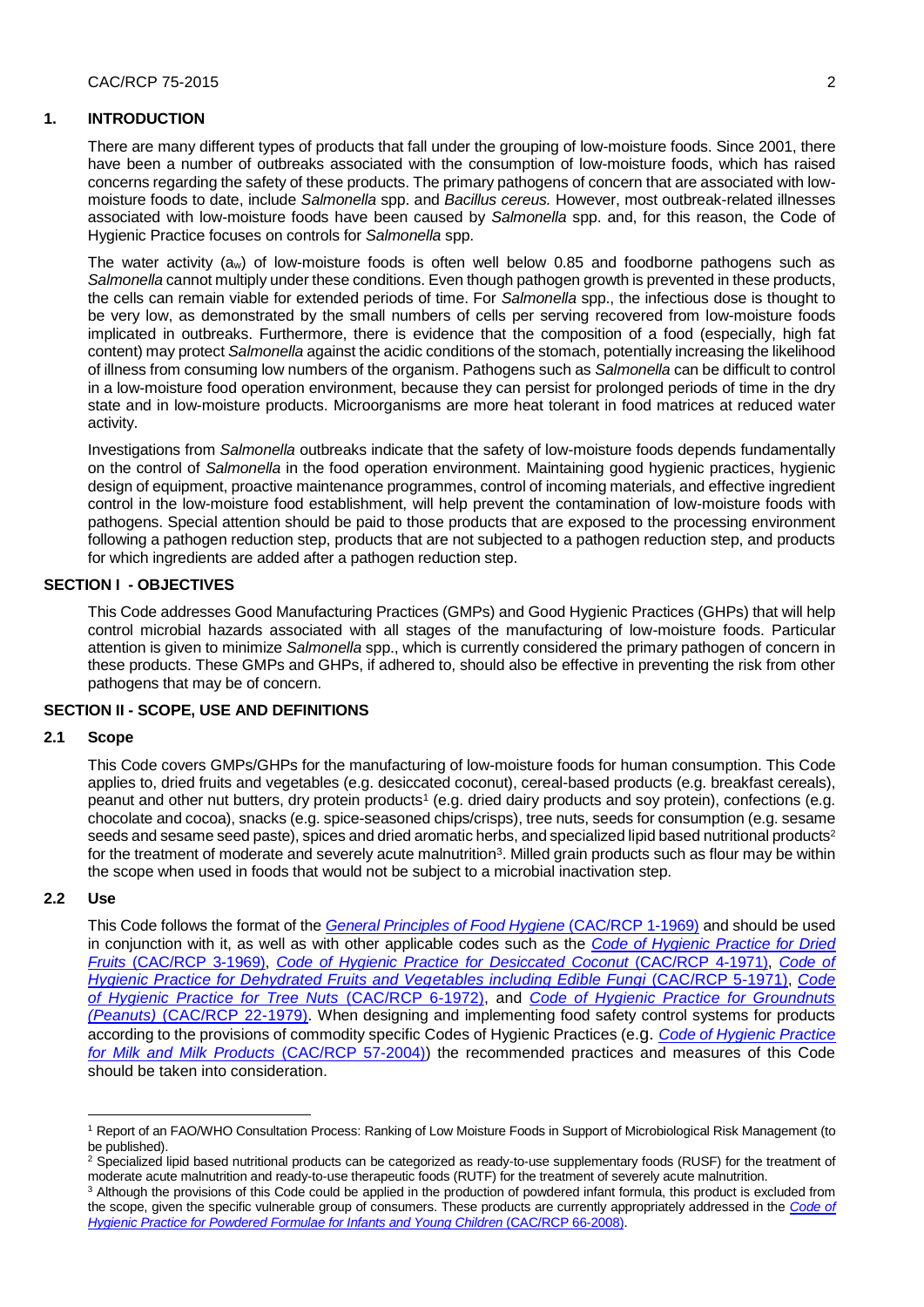The provisions in this document should be applied as appropriate, with consideration of the diversity of ingredients, processes, and control measures of the products and various degrees of risk involved in producing low-moisture foods.

## **2.3 Definitions**

Refer to definitions in the *[General Principles of Food Hygiene](http://www.fao.org/fao-who-codexalimentarius/sh-proxy/en/?lnk=1&url=https%253A%252F%252Fworkspace.fao.org%252Fsites%252Fcodex%252FStandards%252FCAC%2BRCP%2B1-1969%252FCXP_001e.pdf)* and other applicable codes (see section 2.2 of this code for the list of additional applicable codes). In addition, the following terms have the meaning stated:

*Controlled wet cleaning –* the removal of soil, including food residues, dirt, grease or other objectionable matter using a limited amount of water and detergents and controlling the spread of the water used.

*Dry cleaning –* the removal of soil, including food residues, dirt, grease or other objectionable matter by actions such as wiping, sweeping, brushing, scraping, or vacuuming the residues without the use of water and detergents.

*Harbourage site* – a site in the environment or on equipment (e.g. cracks, holes, junctions) that enables the accumulation of residues (e.g. food debris, dust, and water) potentially permitting the growth and/or survival of microorganisms such as *Salmonella*.

*Low-moisture foods* – foods that have a water activity (aw) of 0.85 or below.

*Wet cleaning –* the removal of soil, including food residues, dirt, grease or other objectionable matter using water and detergents.

## **SECTION III - PRIMARY PRODUCTION**

Raw materials and ingredients used to manufacture low-moisture foods vary substantially. They are produced under different conditions and using various production methods and technologies. Therefore, microbial hazards vary significantly from one type of product to another and detailed discussions of the primary production methods of each raw material and ingredient is beyond the scope of this document. In each primary production area, it is necessary to consider practices that promote the production of safe food. Refer to the *[General Principles of Food Hygiene](http://www.fao.org/fao-who-codexalimentarius/sh-proxy/en/?lnk=1&url=https%253A%252F%252Fworkspace.fao.org%252Fsites%252Fcodex%252FStandards%252FCAC%2BRCP%2B1-1969%252FCXP_001e.pdf)* and other applicable codes.

# **SECTION IV - ESTABLISHMENT: DESIGN AND FACILITIES**

### **4.1 Location**

Refer to the *General* Principles *[of Food Hygiene.](http://www.fao.org/fao-who-codexalimentarius/sh-proxy/en/?lnk=1&url=https%253A%252F%252Fworkspace.fao.org%252Fsites%252Fcodex%252FStandards%252FCAC%2BRCP%2B1-1969%252FCXP_001e.pdf)*

### **4.2 Premises and rooms**

Refer to the *[General Principles of Food Hygiene.](http://www.fao.org/fao-who-codexalimentarius/sh-proxy/en/?lnk=1&url=https%253A%252F%252Fworkspace.fao.org%252Fsites%252Fcodex%252FStandards%252FCAC%2BRCP%2B1-1969%252FCXP_001e.pdf)*

## **4.2.1** *Design and layout*

Proper hygienic design, zoning and layout of premises and rooms are essential to ensure that entry of pathogens into the establishment is controlled (e.g. minimizing the potential for entry and, in the case of entry, preventing the pathogen from becoming established in the environment). For example, if a pathogen such as *Salmonella* is introduced into the establishment, proper design and layout can prevent the transfer to areas where processed products are exposed to the environment prior to packaging. In establishments processing and packing low-moisture foods, dry processing areas should be designed to exclude moisture from the environment to the extent possible, in order to prevent growth and minimize the likelihood of a pathogen becoming established in the environment.

Raw material handling, pre-processing and other areas (e.g. maintenance areas, waste areas, and toilet facilities) should be separated from post-processing handling areas. Additionally, physical separation within the low-moisture food establishment based on specific hygiene requirements will help minimize pathogen transfer from one area to another. Where an establishment uses a pathogen reduction step, the area following that step should be physically separated from other parts of the operation in order to implement different hygiene measures based on the type of production and the risk for pathogen introduction. In some establishments the design may include a transitional area in order to enhance hygiene measures prior to the area with the most stringent hygiene measures. This last approach should be considered for food intended specifically for consumers more susceptible to illness from foodborne pathogens, to facilitate the implementation of enhanced controls.

Separation of one hygiene area from another and the control of dust can be achieved using physical barriers, such as walls, doors, split conveyers, etc. Alternatively, separation of areas and control of dust can also be achieved by the appropriate design of ventilation systems and airflow.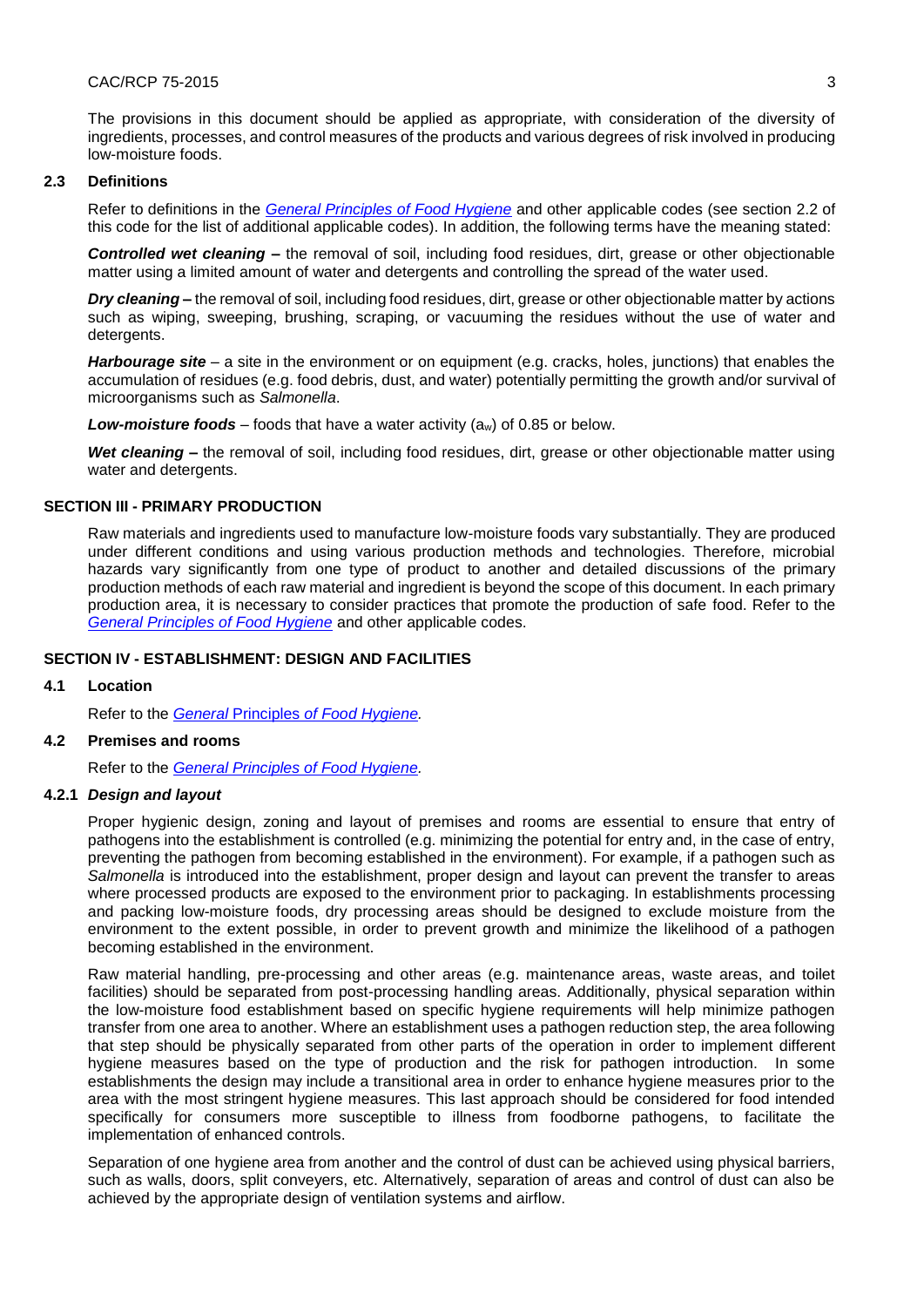Limiting the introduction and use of water is one of the primary means to control pathogens in low-moisture food establishments. In the low-moisture food establishment, there may be areas that only require dry cleaning and other areas where water is appropriately used. It is important that the layout and the hygienic design of the establishment ensure that areas intended for dry cleaning remain in a dry state and receive only dry cleaning and disinfection. If these sites are intended to be wet cleaned even occasionally, then the hygienic design should accommodate water while preventing the establishment of microbial harbourage sites. To limit the introduction of water in the processing areas requiring stringent hygiene controls, hand washing and footbath (if used) stations should be located outside, at the entrance of this area, and, to the extent possible, water distribution systems (e.g. piping) should be located outside the high hygiene area. Additionally, the infrastructure (e.g. ventilation, physical structure) should be designed to prevent entry of unwanted water from the surrounding processing area, as a result of processing activities or from cleaning and disinfecting activities or from outside the establishment.

## **4.2.2** *Internal structures and fittings*

Overhead structures should be designed to minimize the accumulation of dust and dry materials, especially when they are directly above exposed products.

Internal structures and fittings should be designed to eliminate cavities that could serve as microbial harbourage sites.

In operations where condensate may form or where humidity is high, adequate control measures, such as drip pans or a ventilation system to remove environment humidity, should be in place to prevent condensate from contaminating products or creating conditions that allow the proliferation of pathogens such as *Salmonella* within the production environment.

Entry and exit doors from basic (general) hygiene areas to areas of more stringent hygiene control should be tightly fitted and, if necessary, equipped with self-closing devices.

# **4.3 Equipment**

Refer to the *[General Principles of Food Hygiene.](http://www.fao.org/fao-who-codexalimentarius/sh-proxy/en/?lnk=1&url=https%253A%252F%252Fworkspace.fao.org%252Fsites%252Fcodex%252FStandards%252FCAC%2BRCP%2B1-1969%252FCXP_001e.pdf)*

### **4.3.1** *General*

Proper hygienic equipment design is essential to prevent contamination of the product with a pathogen from the processing environment and to ensure that if a pathogen such as *Salmonella* is introduced, it remains transient and does not become established in areas of the equipment that could serve as a source of product contamination. Equipment should be designed to facilitate cleaning with little or no water and, when controlled wet cleaning is required, to allow thorough drying before reusing the equipment for low-moisture foods. Alternatively, equipment should be designed for easy disassembly such that parts can be removed from the stringent hygiene area for wet cleaning in a separate location outside the area. The equipment design should be as simple as possible with a minimum number of parts, and to the extent possible, all parts should be accessible for inspection and cleaning. If water is required for washing, the equipment should be designed to accommodate water and should ensure rapid and complete drying to prevent microbial growth and the establishment of microbial harbourage sites. Furthermore, the equipment design should minimize the build-up of food residues and the creation of microbial harbourage sites. Particular attention should be given to the design of equipment located in areas that require the most stringent hygiene controls.

A written document should be developed for equipment acceptance, as well as for cleaning, disinfecting and drying of equipment prior to allowing entry into the processing area. This is particularly important for used equipment, which may have been contaminated during its prior use.

In order to minimize the potential for harbourage sites, hollow areas of equipment should be eliminated whenever possible or permanently sealed.

Push buttons, valve handles, switches and touch screens should be designed to ensure product and other residues (including liquid) do not penetrate or accumulate and become a harbourage site.

# **4.4 Facilities**

Refer to the *[General Principles of Food Hygiene.](http://www.fao.org/fao-who-codexalimentarius/sh-proxy/en/?lnk=1&url=https%253A%252F%252Fworkspace.fao.org%252Fsites%252Fcodex%252FStandards%252FCAC%2BRCP%2B1-1969%252FCXP_001e.pdf)*

The integrity of the facilities should be inspected on a regular basis for problems such as the presence of bird nests or roosting sites, roof leaks, etc. Problems should be corrected as soon as they are detected to ensure a sound structure of the facility.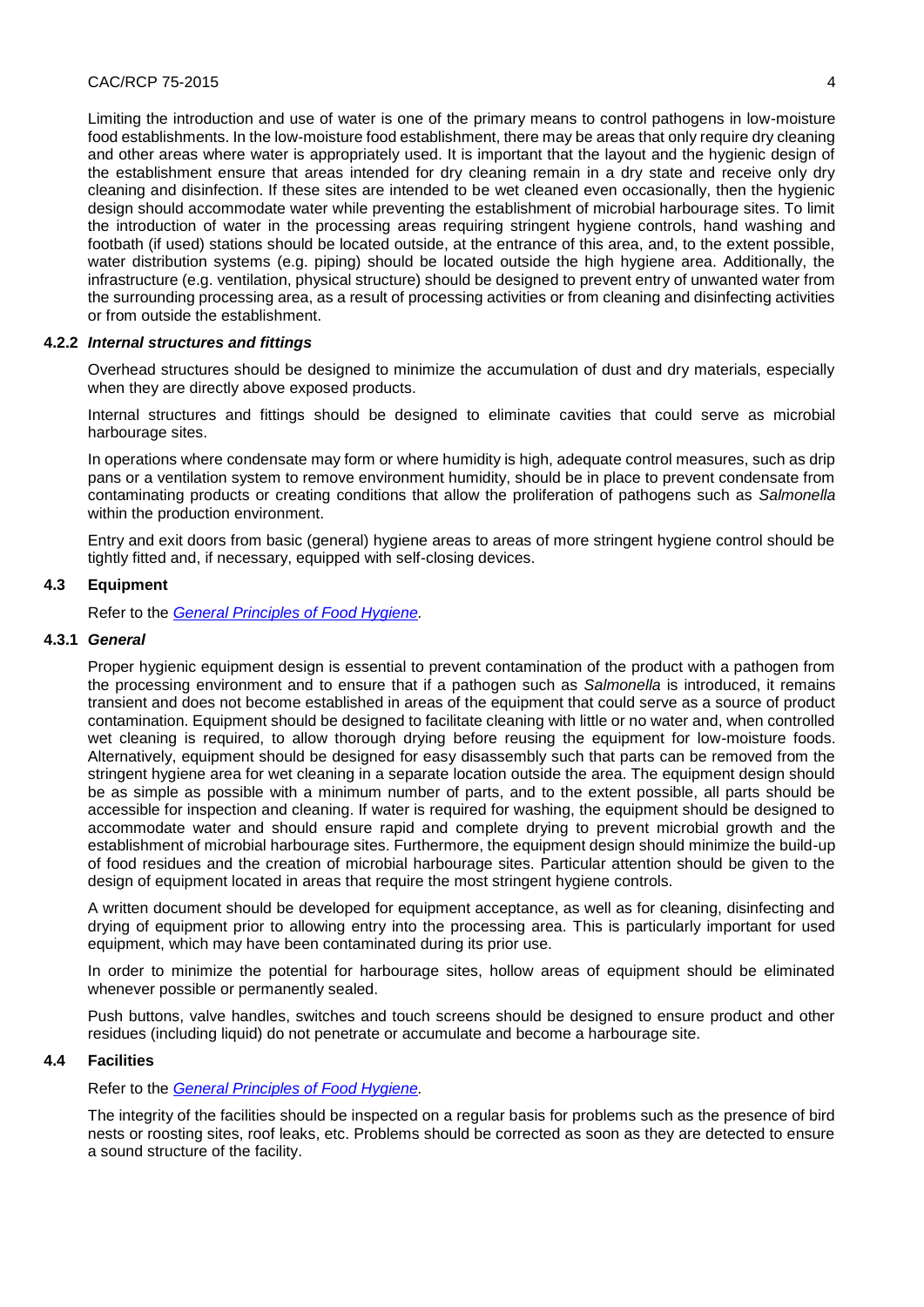### **4.4.2** *Drainage and waste disposal*

Since limiting water is one of the primary means to control pathogens such as *Salmonella* in a low-moisture food establishment, the areas requiring stringent hygiene controls should ideally not have drains. However, if drains are present, the floors should be properly sloped for effective drainage and to allow for rapid drying and kept dry under normal conditions. The drains should be designed to prevent backflow, especially if drains are connected to areas with less stringent hygiene requirements. Additionally, when drains are present, these should be sealed during dry processing operations. When water is used in other areas such as the basic hygiene area, water drainage must ensure rapid drying.

### **4.4.3** *Cleaning*

Areas where low-moisture foods are handled and manufactured should be designed and constructed in such way as to facilitate dry cleaning and the avoidance of water. Non-fixed equipment should be cleaned outside of the area needing more stringent hygiene control.

### **4.4.6** *Air quality and ventilation*

Exhaust vents should be inspected to ensure they are hygienically designed, so as to prevent condensate formation and accumulation around the vent exit and to prevent water dripping back into the facility. It should be ensured that exhaust ducts are of sanitary design, are cleanable, and that reverse air flow does not occur.

Where necessary, prevention of the ingress of dust, as well as the movement of dust from one area to another, should be prevented or minimized using air filters and by maintaining a positive air pressure in the areas requiring more stringent hygiene control relative to other areas in the establishment. The type of filters installed in the air handling units may vary from simple dust filters to high efficiency filters, depending on the product and the intended use and consumer. Filters should be inspected and maintained to prevent them from becoming harbourage sites for pathogens.

Attention should be given to the location of the air intake for the establishment in relation to sources of contamination e.g. if the air intake is too close to the surface of the roof, contaminants from bird faeces can be drawn into the operation. Air filters should be considered for use on air intakes.

Where air is used in the facility, in the equipment or in processing lines for specific purposes such as for cooling or transportation of products, direct contact with the product is possible and the air should be dried and filtered to exclude microorganisms and moisture, where appropriate.

## **SECTION V - CONTROL OF OPERATION**

### **5.1 Control of food hazards**

# Refer to the *[General Principles of Food Hygiene](http://www.fao.org/fao-who-codexalimentarius/sh-proxy/en/?lnk=1&url=https%253A%252F%252Fworkspace.fao.org%252Fsites%252Fcodex%252FStandards%252FCAC%2BRCP%2B1-1969%252FCXP_001e.pdf)*.

Different hygiene requirements should be implemented based on the degree of hygiene control required in the different areas, or zones, such as the pre-processing raw material handling area and the post-processing and finished product handling area. More stringent hygiene controls should be applied in areas where products that have received a pathogen reduction treatment or that are in their final ready-to-eat state are exposed to the environment of the facilities**.**

Since food particles and dust are normally expected to be present in some processing areas, adequate nutrients are always available to microorganisms. However, microbial growth cannot occur if the low-moisture food establishment is maintained in a dry state. Processing and packing areas for low-moisture foods are typically at ambient temperature. This facilitates maintaining dry conditions, but if moisture is present, growth of microorganisms can occur rapidly. Control measures should be in place to minimize the use of water in the entire low-moisture food establishment. During operation, dry conditions should be maintained in processing areas requiring the most stringent hygienic controls, e.g. after the product has received a pathogen reduction treatment. Some low-moisture food establishments use processing steps that involve the addition of moisture, e.g. blanching almonds in a hot water bath to remove the skin, steam treatments for pathogen reduction. Where water is used, measures should be taken to ensure that it does not enter the dry processing areas of the establishment. Conditions leading to the formation of condensate should be eliminated or minimized to the greatest extent possible. Problems may arise not only when water is visible, but also once an area that has become wet has dried. *Salmonella* is tolerant to drying and can be found in spots where standing water has dried out.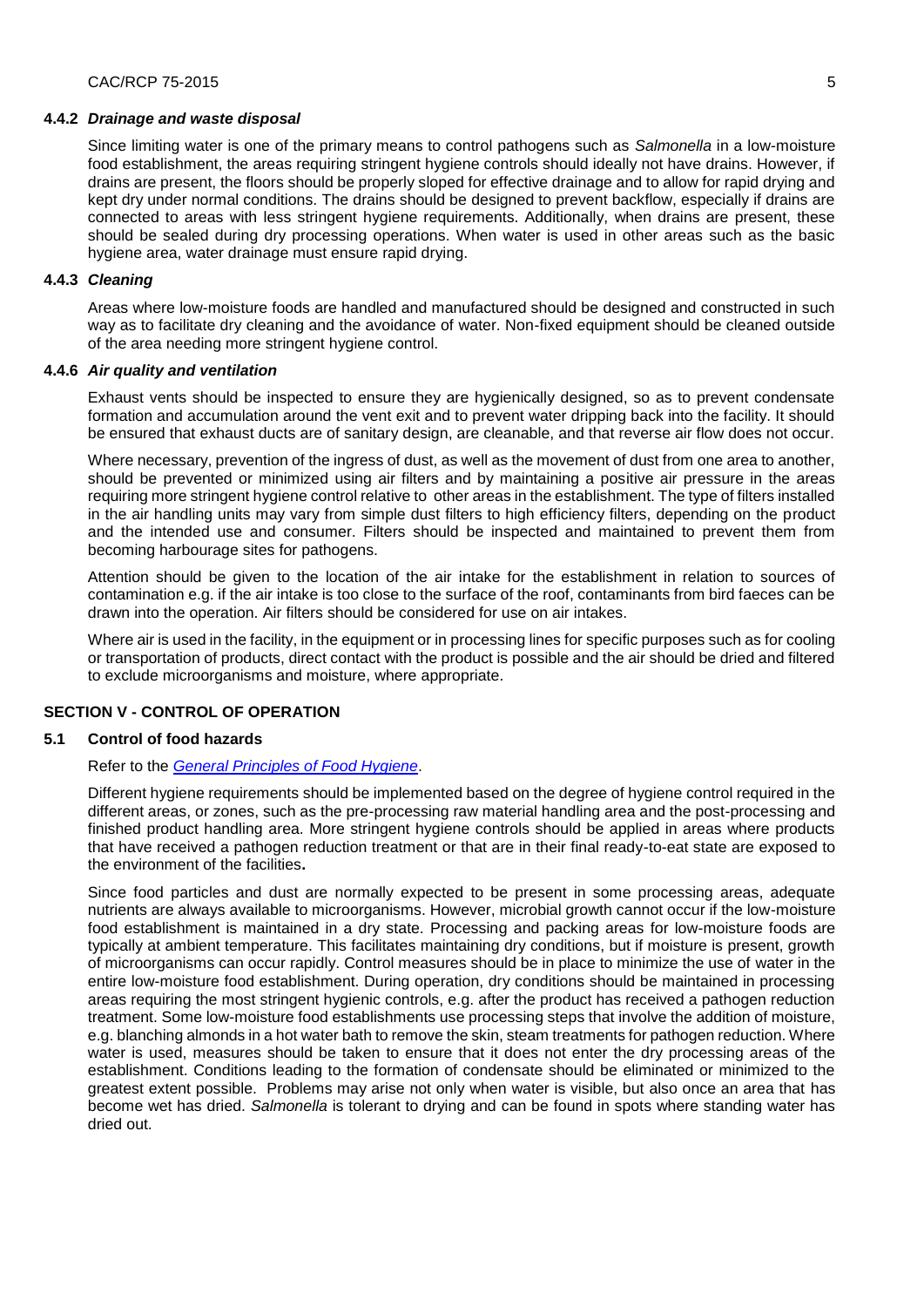Uncontrolled moisture (e.g. leaking roofs, leaking pipes, condensate, improper cleaning) is a major contributor to the presence of pathogens in low-moisture foods because it provides the moisture necessary for multiplication of the pathogen in ambient temperature rooms. This increases the likelihood of product contamination of multiple lots of product over time. In the case of an unusual event in a low-moisture production area, such as a roof leak, a faulty sprinkler, leaking water or steam valves or a drain backup that introduces water in the processing area of the establishment, efforts should be made to remove water immediately from the dry areas, in order to keep the plant environment as dry as possible. A thorough review and assessment of the situation should be made, evaluating the need for increased sampling and testing of product and the environment and appropriate corrective actions. The continuation of production should be assessed with regard to any negative impact on product safety, in which case, production should be stopped. With respect to a roof or other water leak, the leak should be fixed and the affected area cleaned, disinfected and completely dried and clean dry conditions verified through visual inspection. If any product is affected at the time of the event, it should be disposed of appropriately. This could include reconditioning. Environmental samples should be taken to verify the effectiveness of the cleaning and disinfection in the area unintentionally contaminated with water.

### **5.2 Key aspects of hygiene control systems**

Refer to the *[General Principles of Food Hygiene](http://www.fao.org/fao-who-codexalimentarius/sh-proxy/en/?lnk=1&url=https%253A%252F%252Fworkspace.fao.org%252Fsites%252Fcodex%252FStandards%252FCAC%2BRCP%2B1-1969%252FCXP_001e.pdf)*.

# **5.2.2** *Specific process steps*

Whenever feasible, low-moisture foods or their raw materials should be treated with a validated microbial reduction treatment in order to inactivate pathogens such as *Salmonella*, noting that some pathogens have increased heat resistance characteristics at reduced water activities in food matrices. The degree of heat resistance may also vary based on specific ingredients. For additional information on validation, refer to the [Guidelines for the Validation of Food Safety Control Measures](http://www.fao.org/fao-who-codexalimentarius/sh-proxy/en/?lnk=1&url=https%253A%252F%252Fworkspace.fao.org%252Fsites%252Fcodex%252FStandards%252FCAC%2BGL%2B69-2008%252FCXG_069e.pdf) (CAC/GL 69-2008). Additionally, refer to the *Principles and Guidelines for the Conduct of Microbiological Risk Management (MRM)* (CAC/GL 63-2007).

Commonly used microbial reduction treatments for low-moisture foods or their raw materials include both thermal (e.g. roasting, steam treatment followed by a drying step) and non-thermal (e.g. irradiation, antimicrobial fumigation) control measures. Where foods are irradiated, refer to the *[Code of Practice for](http://www.fao.org/fao-who-codexalimentarius/sh-proxy/en/?lnk=1&url=https%253A%252F%252Fworkspace.fao.org%252Fsites%252Fcodex%252FStandards%252FCAC%2BRCP%2B19-1979%252FCXP_019e.pdf)  [Radiation Processing of Food](http://www.fao.org/fao-who-codexalimentarius/sh-proxy/en/?lnk=1&url=https%253A%252F%252Fworkspace.fao.org%252Fsites%252Fcodex%252FStandards%252FCAC%2BRCP%2B19-1979%252FCXP_019e.pdf)* (CAC/RCP 19-1979) and the *[General Standard for Irradiated Foods](http://www.fao.org/fao-who-codexalimentarius/sh-proxy/en/?lnk=1&url=https%253A%252F%252Fworkspace.fao.org%252Fsites%252Fcodex%252FStandards%252FCODEX%2BSTAN%2B106-1983%252FCXS_106e.pdf)* (CODEX [STAN 106-1983\).](http://www.fao.org/fao-who-codexalimentarius/sh-proxy/en/?lnk=1&url=https%253A%252F%252Fworkspace.fao.org%252Fsites%252Fcodex%252FStandards%252FCODEX%2BSTAN%2B106-1983%252FCXS_106e.pdf)

The need for microbial challenge studies to support the validation should be determined. The following should be considered when choosing and validating a pathogen reduction step (control measure) for low-moisture foods and their raw materials:

- The necessary target level of pathogen reduction should be determined considering the expected level of the target pathogen in the food prior to the microbial reduction treatment.
- The control measure (thermal or non-thermal) should be validated appropriately for the type of lowmoisture food and be capable of achieving the necessary target level of pathogen reduction at the operational scale of the in-plant process.
- If microbial challenge studies are needed, appropriate strains of microorganisms (pathogen or surrogate) should be identified. For laboratory studies, a pathogen such as *Salmonella* should be used, but an appropriate surrogate would be necessary for in-plant validation studies. A surrogate organism should be selected based on data specific to the low-moisture food of interest that demonstrate resistance traits equivalent to the pathogen of concern when exposed to the control measure of interest.
- The associated critical limits for the in-plant process to meet its assigned target level of pathogen reduction should be determined.

Once the necessary pathogen reduction step of the in-plant process has been appropriately validated, suitable monitoring and verification activities should be conducted by the establishment to demonstrate that the process continues to meet the critical limits during operation. When monitoring of control measures or verification results demonstrate deviations, appropriate corrective actions should be taken.

### **5.2.3** *Microbiological and other specifications*

Refer to the *[Principles and Guidelines for the Establishment and Application of Microbiological Criteria Related](http://www.fao.org/fao-who-codexalimentarius/sh-proxy/en/?lnk=1&url=https%253A%252F%252Fworkspace.fao.org%252Fsites%252Fcodex%252FStandards%252FCAC%2BGL%2B21-1997%252FCXG_021e.pdf)  to Foods* [\(CAC/GL 21-](http://www.fao.org/fao-who-codexalimentarius/sh-proxy/en/?lnk=1&url=https%253A%252F%252Fworkspace.fao.org%252Fsites%252Fcodex%252FStandards%252FCAC%2BGL%2B21-1997%252FCXG_021e.pdf) 1997).

In view of the limited information end-product testing provides in terms of the effectiveness of the hygiene control measures, an environmental monitoring program should be considered to verify effectiveness of the sanitation control measures in the low-moisture food establishment.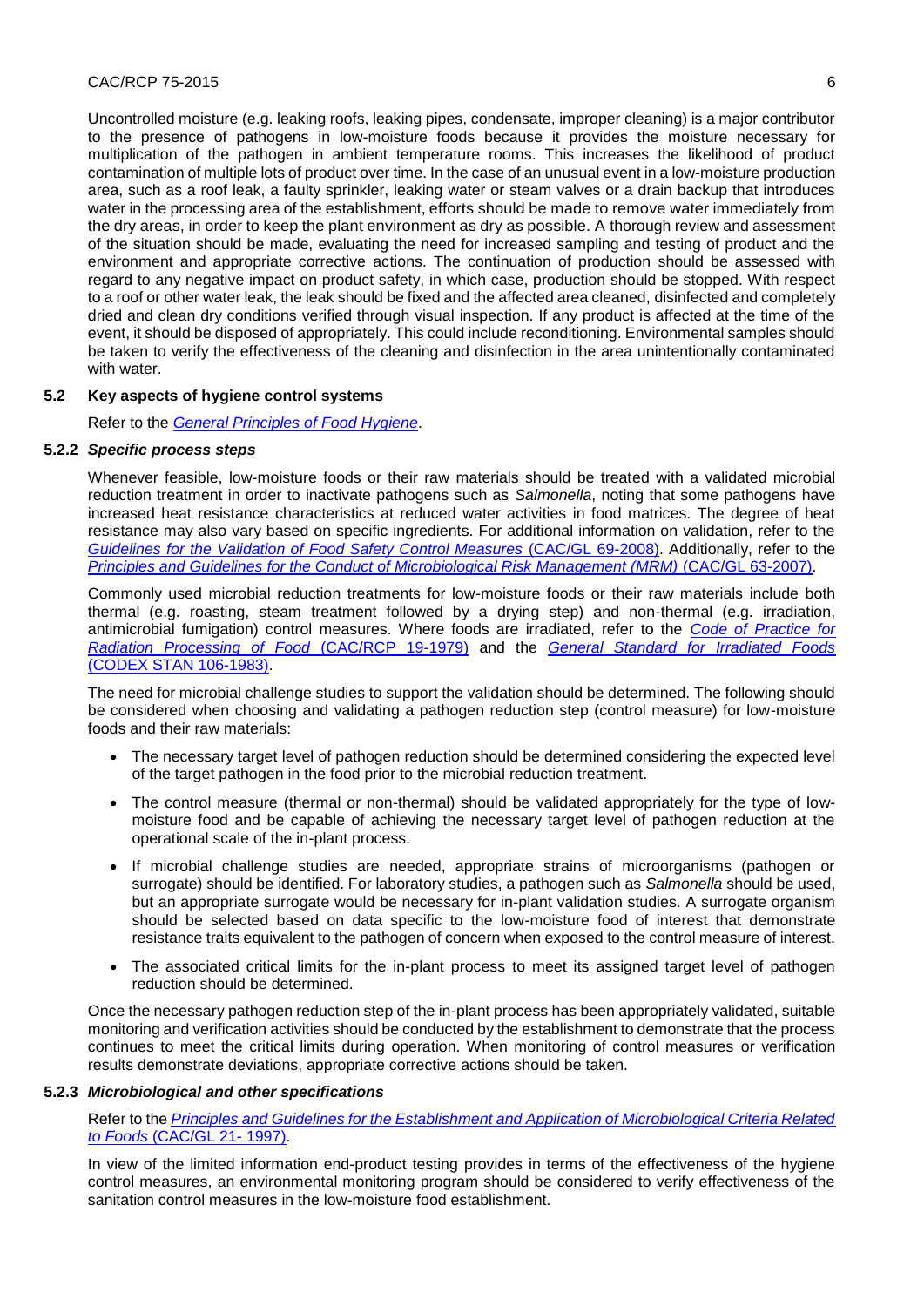If there is reason to suspect a product may have been contaminated (e.g. a leaking roof over an area where dry product is exposed to the environment), a thorough review and assessment of the situation should be made evaluating the need for increased sampling and testing of product and the environment and appropriate corrective actions, including, where necessary, processing of product using a validated control measure. The finished product should not be released until adequate investigation has shown that it complies with appropriate specifications.

## **5.2.4** *Microbiological cross-contamination*

The most stringent hygienic practices should be in place following a pathogen reduction step to prevent recontamination during subsequent manufacturing and packaging.

The traffic (e.g. movement of personnel and materials) between one hygiene area and another should be controlled to minimize the potential for pathogen contamination. The following should be considered for an area requiring a higher degree of hygienic control:

- Traffic into the area should be minimized and strictly controlled.
- Personnel should follow established hygiene procedures prior to entering the area, e.g. changing or covering shoes, washing and drying hands.
- Dedicated workers and equipment, including utensils and cleaning tools, should be assigned to this area.
- Ingredients that are mixed into a finished product without a subsequent pathogen reduction step should comply with section 5.3.
- Air should flow from the areas requiring most stringent hygiene to those with more basic hygiene, where appropriate.

# **5.3 Incoming material requirements**

# Refer to the *[General Principles of Food Hygiene](http://www.fao.org/fao-who-codexalimentarius/sh-proxy/en/?lnk=1&url=https%253A%252F%252Fworkspace.fao.org%252Fsites%252Fcodex%252FStandards%252FCAC%2BRCP%2B1-1969%252FCXP_001e.pdf)*.

A supplier approval and verification program should be developed for sensitive ingredients. Sensitive ingredients are ingredients that have tested positive for pathogens, such as *Salmonella,* in the past or have been implicated in past outbreaks or are used to make products that are intended for consumers more susceptible to illness from foodborne pathogens. The supplier approval and verification program should be developed to assess the adequacy of control measures implemented for pathogens such as *Salmonella*. The supplier's food safety program should be evaluated and audited with respect to the recommendations outlined in this document before approval. Periodic raw material and/or ingredient testing should be conducted upon receipt to verify supplier control. For sensitive ingredients that will be added to the finished product without a further pathogen reduction step, the most stringent controls may be necessary.

Additionally, within the low-moisture food establishment, sensitive ingredients should be held under adequate hygiene conditions to avoid recontamination. Where feasible, sensitive ingredients should be stored in a segregated area. Where required, certain sensitive ingredients should be stored under controlled temperature and moisture conditions. Before sensitive ingredients are brought into an area that requires a high degree of hygiene control, procedures should be in place to minimize cross-contamination from packaging materials or containers used to transport the ingredients, from handling or from other sources of contamination.

# **5.4 Packaging**

Refer to the *[General Principles of Food Hygiene](http://www.fao.org/fao-who-codexalimentarius/sh-proxy/en/?lnk=1&url=https%253A%252F%252Fworkspace.fao.org%252Fsites%252Fcodex%252FStandards%252FCAC%2BRCP%2B1-1969%252FCXP_001e.pdf)*.

# **5.5 Water**

Refer to the *[General Principles of Food Hygiene](http://www.fao.org/fao-who-codexalimentarius/sh-proxy/en/?lnk=1&url=https%253A%252F%252Fworkspace.fao.org%252Fsites%252Fcodex%252FStandards%252FCAC%2BRCP%2B1-1969%252FCXP_001e.pdf)*.

## **5.5.4** *In temperature-controlled equipment*

Preventive maintenance should be in place to identify and correct microfractures in jacketed temperaturecontrolled equipment such as holding or mixing tanks that are double-walled and filled with water to control temperature in the processing of chocolate, peanut butter, etc. Nevertheless, potable water should be used for jacketed temperature-controlled equipment, to prevent contamination of product being held or processed in the equipment in the event of microfractures in the equipment that could allow traces of contaminated water to leak inside.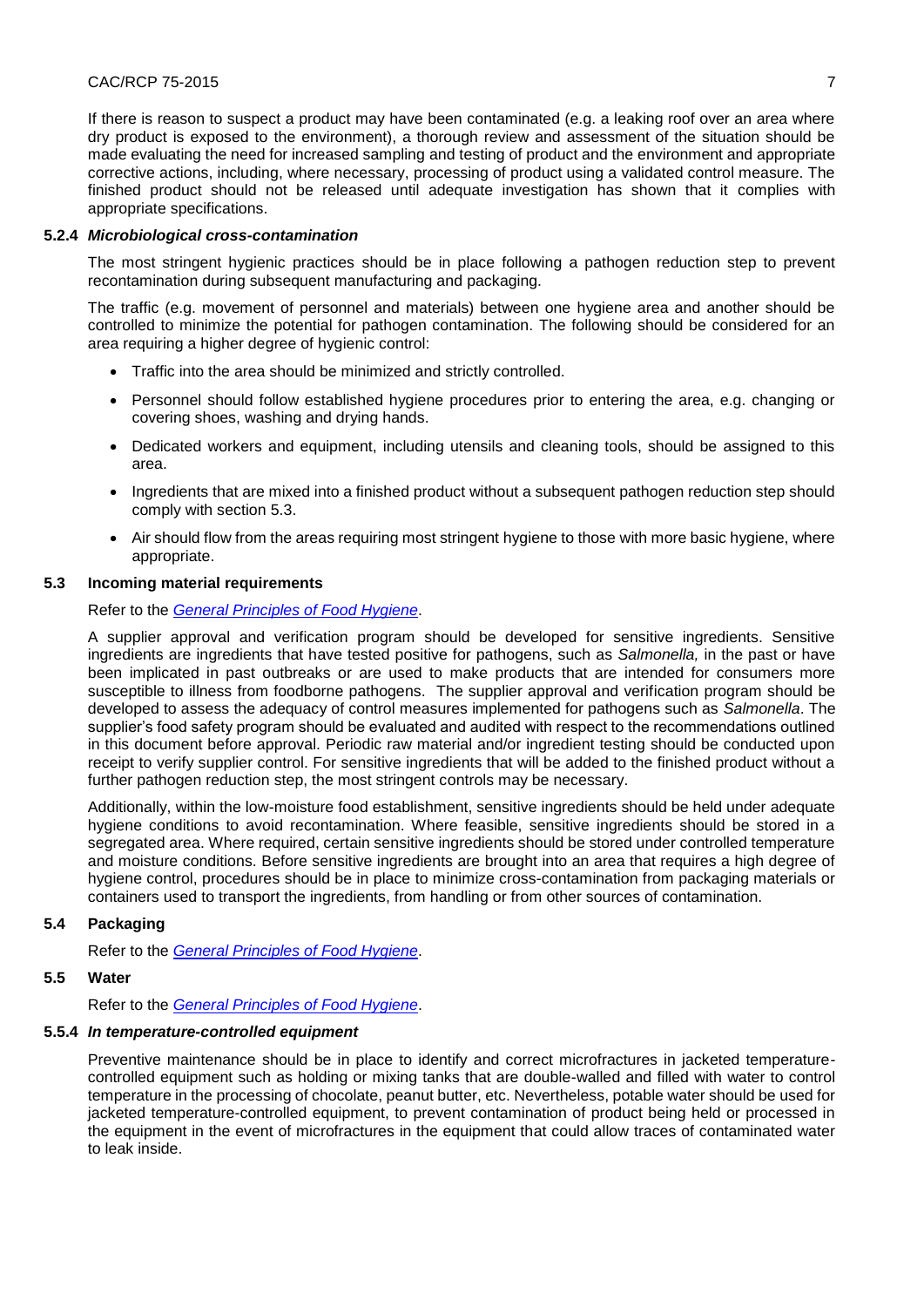### **5.6 Management and supervision**

## Refer to the *[General Principles of Food Hygiene](http://www.fao.org/fao-who-codexalimentarius/sh-proxy/en/?lnk=1&url=https%253A%252F%252Fworkspace.fao.org%252Fsites%252Fcodex%252FStandards%252FCAC%2BRCP%2B1-1969%252FCXP_001e.pdf)*.

Managers and supervisors should have knowledge of the primary pathogen of concern (e.g. *Salmonella*) in their low-moisture food, as well as an understanding of the procedures necessary for control of this pathogen. Managers and supervisors should also have an understanding of the procedures to follow when environmental or finished product sampling results are non-compliant.

# **5.7 Documentation and records**

Refer to the *General* Principles *[of Food Hygiene](http://www.fao.org/fao-who-codexalimentarius/sh-proxy/en/?lnk=1&url=https%253A%252F%252Fworkspace.fao.org%252Fsites%252Fcodex%252FStandards%252FCAC%2BRCP%2B1-1969%252FCXP_001e.pdf)*.

### **5.8 Recall procedures**

Refer to the *[General Principles of Food Hygiene](http://www.fao.org/fao-who-codexalimentarius/sh-proxy/en/?lnk=1&url=https%253A%252F%252Fworkspace.fao.org%252Fsites%252Fcodex%252FStandards%252FCAC%2BRCP%2B1-1969%252FCXP_001e.pdf)*.

# **SECTION VI – ESTABLISHMENT: MAINTENANCE AND SANITATION**

### **6.1 Maintenance and cleaning**

Refer to the *[General Principles of Food Hygiene](http://www.fao.org/fao-who-codexalimentarius/sh-proxy/en/?lnk=1&url=https%253A%252F%252Fworkspace.fao.org%252Fsites%252Fcodex%252FStandards%252FCAC%2BRCP%2B1-1969%252FCXP_001e.pdf)*.

## **6.1.1** *General*

Processing of low-moisture foods will result in dust accumulation on conveyors, walls, equipment and other surfaces. Product accumulation (e.g. on walls, ceilings, conveyor belts, lids and walls of batch tanks or mixing tanks, the bottom of a bucket elevator), which may become a source of contamination, should be removed in a timely manner. This is particularly important for products that have the ability to attract and hold water, or products that are in an environment of high humidity leading to moisture absorption and localized condensation.

When construction in the low-moisture food establishment is done as part of maintenance activities, control measures should be in place to prevent potential release of pathogens, such as *Salmonella*, from hidden harbourage sites. The following should be considered during construction activities:

- The construction area should be isolated from the processing area.
- Dust should be prevented, minimized, or effectively captured and controlled.
- Traffic patterns into and out of the construction area should be controlled.
- Negative air pressure should be maintained in the construction area.
- Cleaning procedures in the processing areas should be intensified to minimize the spread of dust or contaminants from the construction zone.
- Care should be taken when wet cleaning within the construction area to ensure that water does not create conditions that allow the proliferation of pathogens such as *Salmonella* within the production environment.

Similar procedures may be necessary during other maintenance activities such as dismantling or re-positioning of equipment.

### **6.1.2** *Cleaning procedures and methods*

There are three types of cleaning methods in a low-moisture food establishment: dry cleaning, controlled wet cleaning, and wet cleaning. The type of cleaning practices to be used in different hygiene areas should be specified. Dry cleaning should be used as the routine cleaning practice for the area that requires the most stringent hygiene control (e.g. after any pathogen reduction treatment or a product with no pathogen reduction treatment). In the area requiring the most stringent hygiene controls, there may be circumstances where controlled wet cleaning will need to be used (e.g. in response to a situation in which environmental or product contamination has been established). In those cases, documented procedures should be in place. Wet cleaning should only be used in non-critical, non-process areas of the establishment (e.g. maintenance areas, waste areas and toilet facilities).

### **6.1.2.1** *Dry cleaning and disinfection*

The objective of dry cleaning is to remove product residues without the use of water by using tools or cleaning aids that do not involve the application of water or other aqueous solutions. Where appropriate, dry abrasives can be an effective method of removing persistent product residues on equipment or surfaces without introducing water. Hot food grade oil is sometimes used to flush the interior of equipment used to handle pumpable low-moisture products such as peanut butter or chocolate. However, research has shown that hot oil may not be completely effective in removing *Salmonella* from contaminated processing equipment.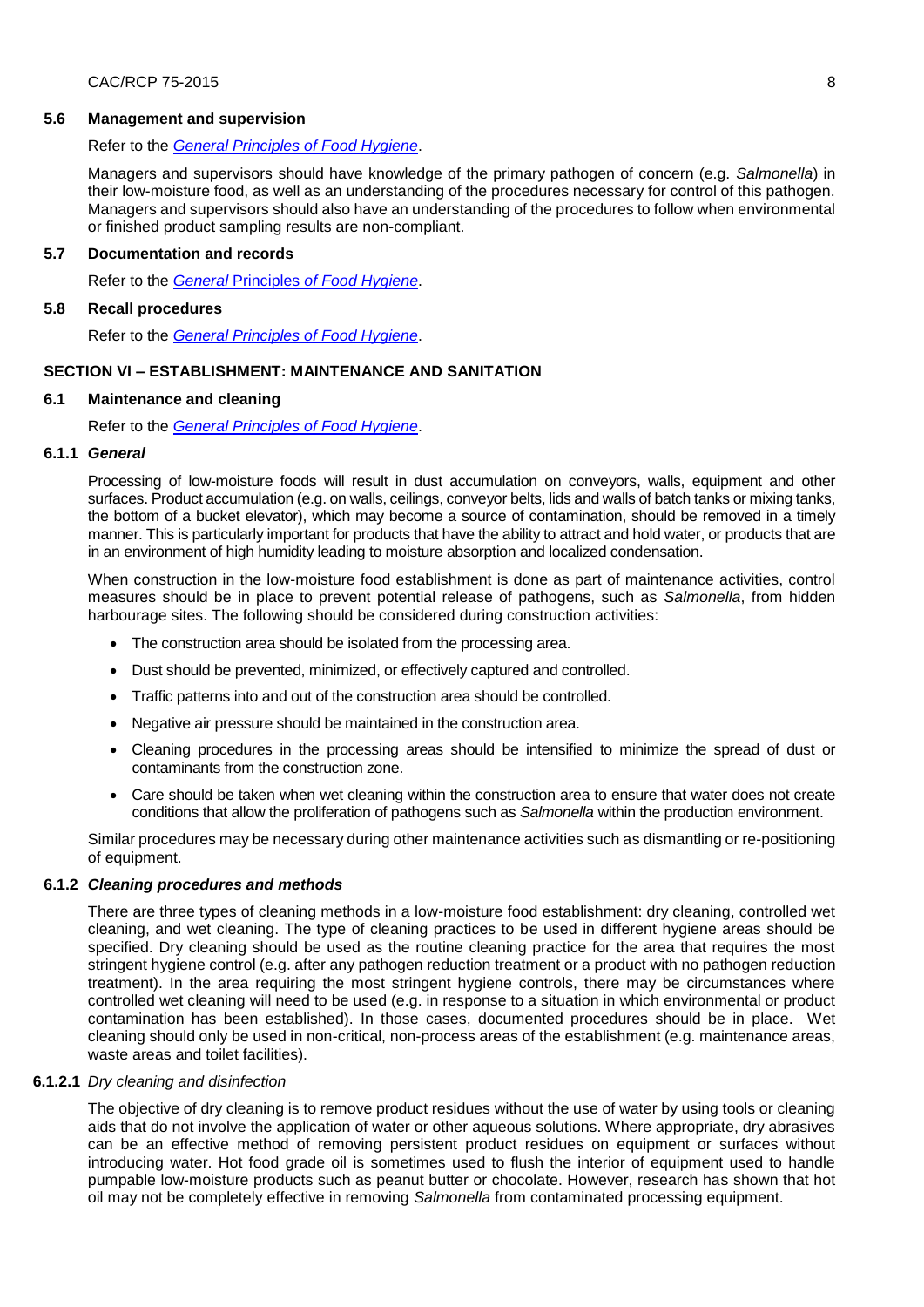The following should be considered when establishing appropriate dry cleaning procedures:

- Designated trained personnel should be responsible for dry cleaning procedures.
- Dry cleaning tools should be cleanable, durable, without loose parts, designed for the purpose and dedicated for the area.
- A designated area should be provided to store cleaning tools not in use.
- Compressed air can be used for dry cleaning in special situations (e.g. to dislodge dust from inaccessible points), but when compressed air is used, it should be dried and filtered to exclude microorganisms and moisture prior to use.
- Separate tools should be provided for the dry cleaning of floors. Tools and vacuums that are used for cleaning food contact surfaces should not be used to clean non-food contact surfaces. Well-designed portable vacuum cleaners or similar tools are recommended to remove residues.
- If possible, vacuum cleaners should be dedicated to specific areas, so that vacuumed material can be tested as part of an environmental monitoring program.
- Dry cleaning tools (e.g. brooms, dry cloth) as well as vacuum cleaners should be well maintained so they do not become carriers of contamination. Vacuum cleaners should be cleaned and disinfected in a designated area, so as not to become a source of contamination.
- Where filters are part of dry cleaning tools, they should be properly maintained on a regular basis and replaced when necessary.
- Alcohol-based disinfectants provide a means to disinfect equipment with a very minimal introduction of water, but water should be avoided as much as possible.
- Cleaning and disinfection programs should be monitored for their effectiveness and verified by visual observations and, where applicable, environmental monitoring.

# **6.1.2.2** *Controlled wet cleaning*

The following should be considered when establishing appropriate controlled wet cleaning procedures:

- As much product residue as possible should be removed by dry cleaning.
- Only the minimum amount of water needed should be used.
- Procedures should be in place to collect water to prevent water spreading on the floor or to other nonwet cleaned areas.
- Water aerosols should be avoided and high pressure water application should not be used.
- When possible, parts of equipment should be removed and wet cleaning conducted in a room dedicated to cleaning.
- Equipment and areas should be disinfected following the controlled wet cleaning.
- Complete drying of all areas and components involved (e.g. equipment parts, floor) should be done after controlled wet cleaning.
- Controlled wet cleaning should be monitored and verified by visual observation that the area is dry and by environmental monitoring.
- If necessary, production should be stopped while controlled wet cleaning is taking place and only restarted once the area is dry.

## **6.1.2.3** *Wet cleaning*

The following should be considered when wet cleaning is used:

- The amount of water should be minimized and its use should be limited to specific areas where possible.
- Excessive use of water and high pressure hoses should be avoided.
- Care should be taken to prevent tracking water into areas intended to remain dry.
- Complete drying of all areas should be done after wet cleaning.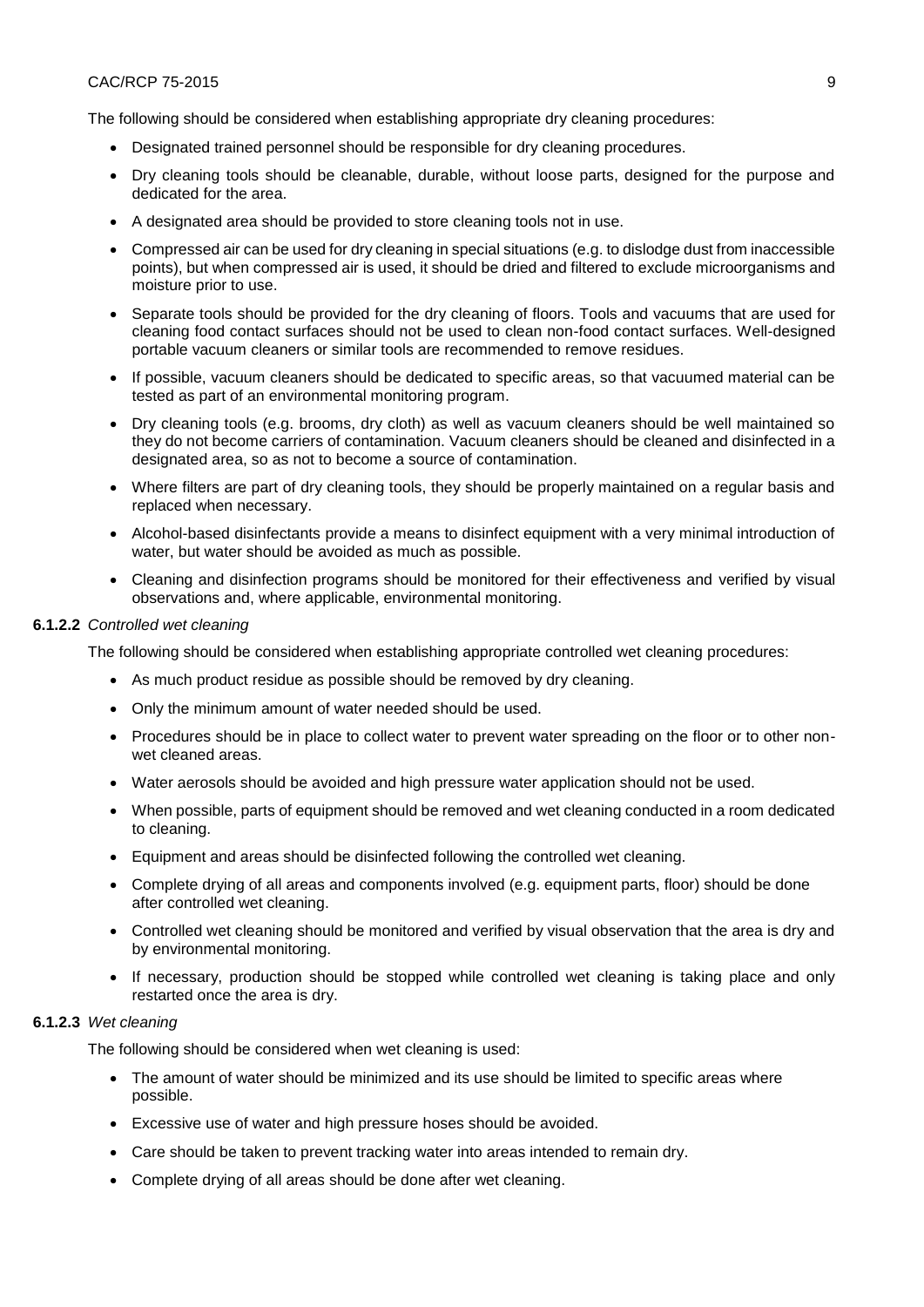## **6.2 Cleaning programmes**

## Refer to the *General Principles of Food Hygiene*.

In some establishments, where there is a potential for the presence of cracks or other harbourage sites that may be difficult to eliminate even with regular maintenance, using a dry cleaning method is particularly important. By keeping the sites dry (i.e. using the dry cleaning method), even if food residues or dust enter such a site, potential problems can be minimized. Once water enters a harbourage site, microbial growth can occur and the potential risk of contamination of the environment and of the product is increased.

# **6.3 Pest control systems**

Refer to the *[General Principles of Food Hygiene](http://www.fao.org/fao-who-codexalimentarius/sh-proxy/en/?lnk=1&url=https%253A%252F%252Fworkspace.fao.org%252Fsites%252Fcodex%252FStandards%252FCAC%2BRCP%2B1-1969%252FCXP_001e.pdf)*.

## **6.4 Waste management**

Refer to the *[General Principles of Food Hygiene](http://www.fao.org/fao-who-codexalimentarius/sh-proxy/en/?lnk=1&url=https%253A%252F%252Fworkspace.fao.org%252Fsites%252Fcodex%252FStandards%252FCAC%2BRCP%2B1-1969%252FCXP_001e.pdf)*.

# **6.5 Monitoring effectiveness**

# Refer to the *[General Principles of Food Hygiene](http://www.fao.org/fao-who-codexalimentarius/sh-proxy/en/?lnk=1&url=https%253A%252F%252Fworkspace.fao.org%252Fsites%252Fcodex%252FStandards%252FCAC%2BRCP%2B1-1969%252FCXP_001e.pdf)*.

Establishments should put in place an environmental monitoring program for products with known risk for pathogens such as *Salmonella* (e.g. nuts and nut products, dry protein products). Sampling and testing of the environment, including swabs and samples of dust and product residue, is a critical activity to verify the effectiveness of pathogen control measures within the establishment. The main target organism for environmental monitoring should be *Salmonella*. However, it may be advantageous to also include Enterobacteriaceae (EB) as an indicator of process hygiene. The presence of high levels of EB is a good indication of conditions that may support the presence and potential for growth of *Salmonella*. However, testing for EB alone is not sufficient, since even low levels of EB do not guarantee the absence of *Salmonella*.

When pathogens such as *Salmonella* or process hygiene indicator microorganisms such as EB are detected in the environment of the establishment and their levels exceed "decision criteria" as established by the food business operator, appropriate measures should be taken to investigate the source of contamination and to eliminate or control the microorganisms in the environment.

# **SECTION VII - ESTABLISHMENT: PERSONAL HYGIENE**

Refer to the *[General Principles of Food Hygiene](http://www.fao.org/fao-who-codexalimentarius/sh-proxy/en/?lnk=1&url=https%253A%252F%252Fworkspace.fao.org%252Fsites%252Fcodex%252FStandards%252FCAC%2BRCP%2B1-1969%252FCXP_001e.pdf)*.

# **SECTION VIII - TRANSPORTATION**

Refer to the *[General Principles of Food Hygiene](http://www.fao.org/fao-who-codexalimentarius/sh-proxy/en/?lnk=1&url=https%253A%252F%252Fworkspace.fao.org%252Fsites%252Fcodex%252FStandards%252FCAC%2BRCP%2B1-1969%252FCXP_001e.pdf)*.

# **SECTION IX - PRODUCT INFORMATION AND CONSUMER AWARENESS**

Refer to the *[General Principles of](http://www.fao.org/fao-who-codexalimentarius/sh-proxy/en/?lnk=1&url=https%253A%252F%252Fworkspace.fao.org%252Fsites%252Fcodex%252FStandards%252FCAC%2BRCP%2B1-1969%252FCXP_001e.pdf)* Food Hygiene.

# **SECTION X - TRAINING**

# **10.1 Awareness and responsibilities**

Refer to the *[General Principles of Food Hygiene](http://www.fao.org/fao-who-codexalimentarius/sh-proxy/en/?lnk=1&url=https%253A%252F%252Fworkspace.fao.org%252Fsites%252Fcodex%252FStandards%252FCAC%2BRCP%2B1-1969%252FCXP_001e.pdf)*.

# **10.2 Training programmes**

# Refer to the *[General Principles of Food Hygiene](http://www.fao.org/fao-who-codexalimentarius/sh-proxy/en/?lnk=1&url=https%253A%252F%252Fworkspace.fao.org%252Fsites%252Fcodex%252FStandards%252FCAC%2BRCP%2B1-1969%252FCXP_001e.pdf)*.

The training program should educate employees on the proper hygienic practices to follow in order to minimize the entry or the spread of pathogens, such as *Salmonella,* in the low-moisture food establishment. Adherence to traffic pattern control measures should also be included in the training. Since *Salmonella* can be difficult to control in a food operation environment because it can persist for a prolonged period of time in the dry state and in low-moisture products, the employees should understand the importance of following proper hygienic practices and the importance of avoiding the introduction of water. Such training should include personnel who enter the area on a temporary basis (e.g. maintenance workers, contractors).

## **10.3 Instruction and supervision**

Refer to the *[General Principles of Food Hygiene](http://www.fao.org/fao-who-codexalimentarius/sh-proxy/en/?lnk=1&url=https%253A%252F%252Fworkspace.fao.org%252Fsites%252Fcodex%252FStandards%252FCAC%2BRCP%2B1-1969%252FCXP_001e.pdf)*.

## **10.4 Refresher training**

Refer to the *[General Principles of Food Hygiene](http://www.fao.org/fao-who-codexalimentarius/sh-proxy/en/?lnk=1&url=https%253A%252F%252Fworkspace.fao.org%252Fsites%252Fcodex%252FStandards%252FCAC%2BRCP%2B1-1969%252FCXP_001e.pdf)*.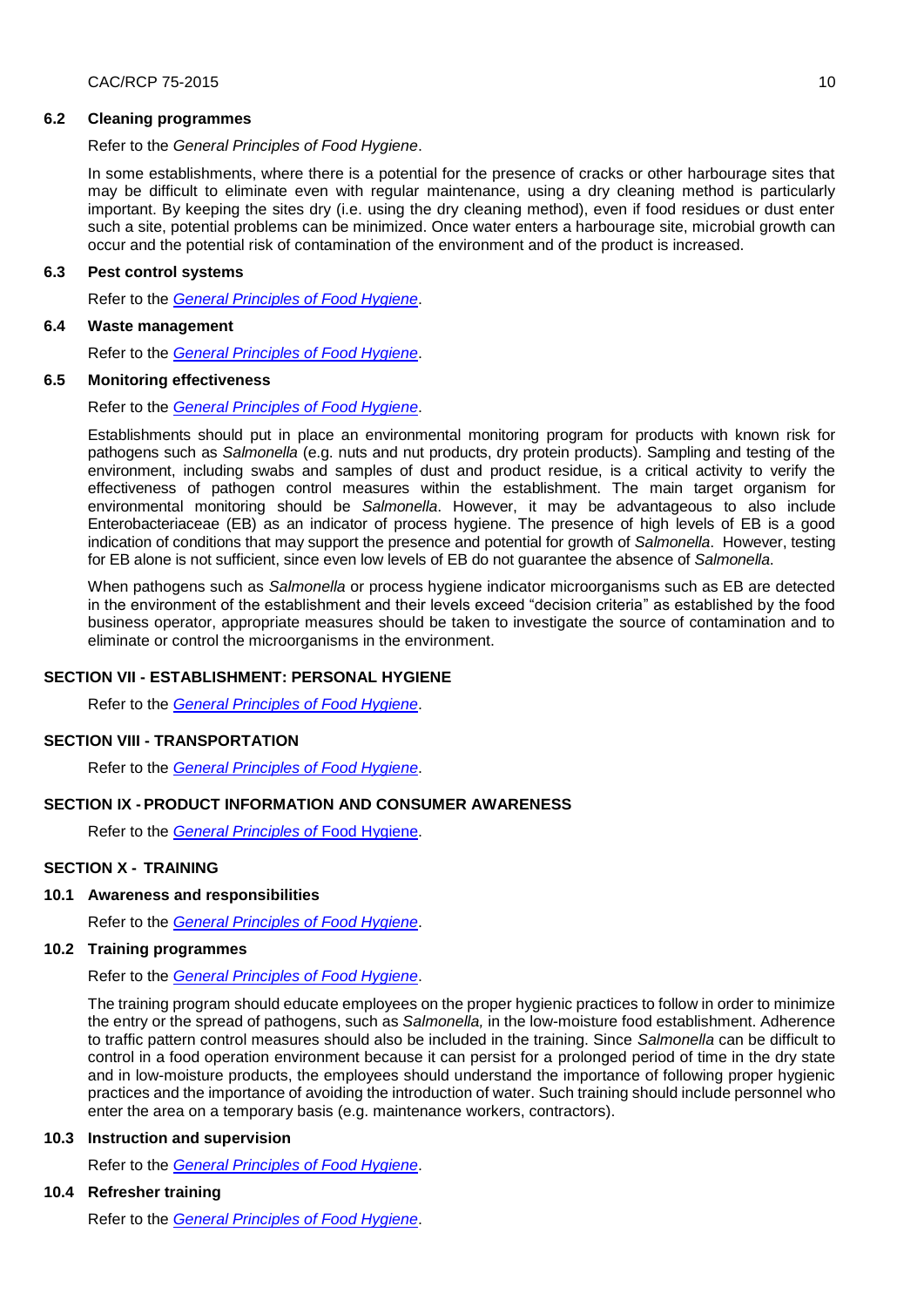# **EXAMPLES OF MICROBIOLOGICAL CRITERIA FOR LOW-MOISTURE FOODS WHEN DEEMED APPROPRIATE IN ACCORDANCE WITH THE** *PRINCIPLES AND GUIDELINES FOR THE ESTABLISHMENT AND APPLICATION OF MICROBIOLOGICAL CRITERIA RELATED TO FOODS* **(CAC/GL 21-1997)**

While the safety of foods is principally achieved through the implementation of control measures, microbiological testing can be a useful tool to evaluate and verify the effectiveness of food safety and food hygiene practices, provide information about process control, and even a specific product lot, when sampling plans and methodology are properly designed and performed. The intended use of information obtained (e.g. evaluating the effectiveness of process hygiene, evaluating the risk posed by a particular hazard) can aid in determining what microorganisms are most appropriate to test for. Test methods validated for the intended use should be selected. Consideration should be given to ensure proper design of a microbiological testing program. Trend analysis of testing data should be undertaken to evaluate the effectiveness of food safety control systems.

## Refer to the *[General Principles of Food Hygiene](http://www.codexalimentarius.org/download/standards/23/CXP_001e.pdf)* (CAC/RCP 1-1969) and the *[Principles and Guidelines for](http://www.codexalimentarius.org/download/standards/394/CXG_021e.pdf)  [the Establishment and Application of Microbiological Criteria Related to Foods](http://www.codexalimentarius.org/download/standards/394/CXG_021e.pdf)* (CAC/GL 21-1997).

Where appropriate, specifications for pathogenic microorganisms, such as *Salmonella* spp., should be established that take into account subsequent processing steps, the end use of the low moisture food, the conditions under which the product was produced, as well as the intended population, especially when such a population may be more susceptible to foodborne infection.

When used properly and combined with validated process controls, testing can provide actionable information that helps to assure the safety of the products produced. Testing cannot guarantee the safety of the product. Microbiological testing alone is limited in its application and may convey a false sense of confidence in the safety of the food due to the statistical limitations of sampling plans, particularly when the hazard presents an unacceptable risk at low concentrations and has a low and variable prevalence. Microorganisms are not homogeneously distributed throughout food and testing may fail to detect organisms present in a lot.

# Example of microbiological criteria for low-moisture food products

Low-moisture foods include many different types of products. Microbiological testing is not appropriate for all low-moisture food products. Therefore, conditions under which food is expected to be handled, treated, and consumed after sampling should be considered when establishing a microbiological criterion. For example, a microbiological criterion is not needed for a low-moisture food that will undergo wet blending and a heat treatment that will eliminate *Salmonella*. The *[Principles and Guidelines for the Establishment and](http://www.codexalimentarius.org/download/standards/394/CXG_021e.pdf)  [Application of Microbiological Criteria Related to Foods](http://www.codexalimentarius.org/download/standards/394/CXG_021e.pdf)* (CAC/GL 21-1997) should be followed in determining whether a microbiological criterion for *Salmonella* would be deemed necessary and would contribute to the protection of public health.

The following microbiological criteria can be used for a low-moisture food when deemed necessary for verification of *Salmonella* control. The criteria are based on whether the potential for the risk decreases (e.g. cooking reduces the number of *Salmonella*), remains the same (the number of *Salmonella* changes very little), or increases (e.g. potential growth, such as use of the low-moisture food as an ingredient in a high moisture food) between the time of sampling and when the food is consumed or when the food targets a population that is highly susceptible to foodborne infection (e.g. the young, the elderly, and the immuno compromised). The sampling plan may be adjusted based on product specific data, e.g., a history of data indicating a process is operating consistently. Ongoing process control verification testing, which can use a "moving window approach" can also reduce the amount of testing. Finally, the need for testing can be minimized when product safety is addressed by raw material controls and by the design and implementation of process controls, with ongoing documentation demonstrating that the appropriate procedures have been followed.

**ANNEX I**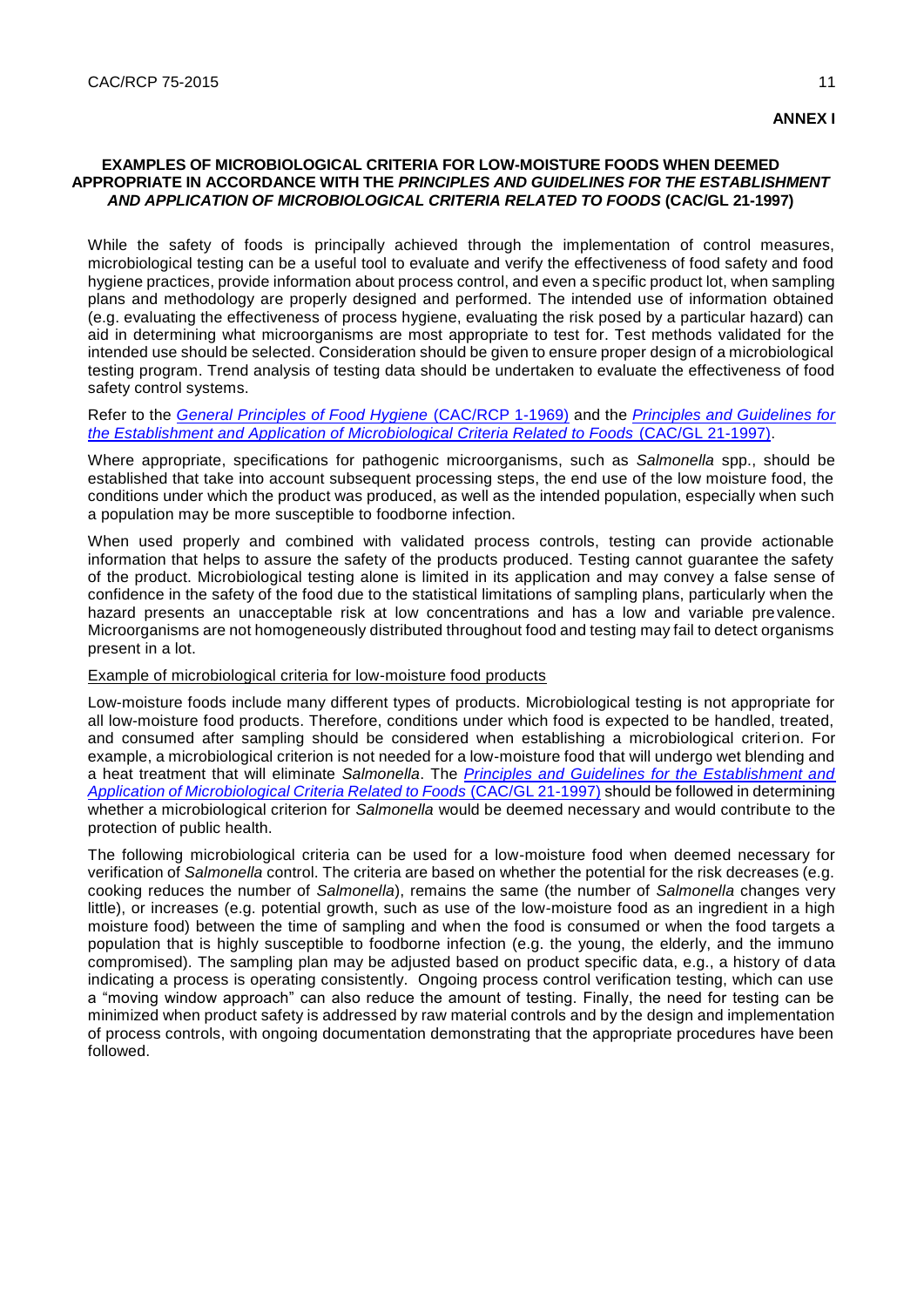1

| Example Microbiological Criteria that May be Appropriate for Low-Moisture Foods If Such Criteria are<br>Deemed Necessary <sup>g,h</sup> |                                          |    |   |          |                             |
|-----------------------------------------------------------------------------------------------------------------------------------------|------------------------------------------|----|---|----------|-----------------------------|
| Microorganism/Target<br>population                                                                                                      | Likely change to level of<br>hazard/risk | n  | c | m        | <b>Class</b><br><b>Plan</b> |
| Salmonella/ Intended<br>for consumption by<br>general population                                                                        | Reduce risk <sup>a</sup>                 | 5  | 0 | $0/25$ g | 2                           |
|                                                                                                                                         | No change in risk <sup>b</sup>           | 10 | 0 | $0/25$ g | 2                           |
|                                                                                                                                         | May increase risk <sup>c</sup>           | 20 | 0 | $0/25$ g | 2                           |
| Salmonella/Intended<br>for consumption by<br>highly susceptible<br>populations                                                          | Reduce risk <sup>d</sup>                 | 15 | 0 | $0/25$ q | 2                           |
|                                                                                                                                         | No change in risk <sup>e</sup>           | 30 | 0 | $0/25$ q | 2                           |
|                                                                                                                                         | May increase risk <sup>f</sup>           | 60 | 0 | $0/25$ g | 2                           |

Where  $n =$  number of samples that must conform to the criterion;  $c =$  the maximum allowable number of defective sample units in a 2-class sampling plan; m = a microbiological limit which, in a 2-class plan, separates good quality from defective quality.

- <sup>a</sup> The sampling plan performance is the geometric mean concentration (grams containing one cell) at which the sampling plan will reject a lot with 95% confidence. The geometric mean concentration detected is 1 cfu in 49 g of product if the within lot standard deviation is assumed to be 0.5 log cfu/g. The geometric mean concentration detected is 1 cfu in 55 g of product if the within lot standard deviation is assumed to be 0.8 log cfu/g. <sup>4</sup>
- <span id="page-11-0"></span>**b** The sampling plan performance is the geometric mean concentration (grams containing one cell) at which the sampling plan will reject a lot with 95% confidence. The geometric mean concentration detected is 1 cfu in 120 g of product if the within lot standard deviation is assumed to be 0.5 log cfu/g. The geometric mean concentration detected is 1 cfu in 180 g of product if the within lot standard deviation is assumed to be 0.8 log cfu/g.<sup>1</sup>
- <sup>c</sup>The sampling plan performance is the geometric mean concentration (grams containing one cell) at which the sampling plan will reject a lot with 95% confidence. The geometric mean concentration detected is 1 cfu in 270 g of product if the within lot standard deviation is assumed to be 0.5 log cfu/g. The geometric mean concentration detected is 1 cfu in 490 g of product if the within lot standard deviation is assumed to be 0.8 log cfu/g.<sup>1</sup>
- <sup>d</sup> The sampling plan performance is the geometric mean concentration (grams containing one cell) at which the sampling plan will reject a lot with 95% confidence. The geometric mean concentration detected is 1 cfu in 200 g of product if the within lot standard deviation is assumed to be 0.5 log cfu/g. The geometric mean concentration detected is 1 cfu in 330 g of product if the within lot standard deviation is assumed to be 0.8  $\log$  cfu/g.<sup>[4](#page-11-0)</sup>
- <sup>e</sup> The sampling plan performance is the geometric mean concentration (grams containing one cell) at which the sampling plan will reject a lot with 95% confidence. The geometric mean concentration detected is 1 cfu in 430g of product if the within lot standard deviation is assumed to be 0.5 log cfu/g. The geometric mean concentration detected is 1 cfu in 850g of product if the within lot standard deviation is assumed to be 0.8 log  $ctu/a.<sup>1</sup>$
- <sup>f</sup> The sampling plan performance is the geometric mean concentration (grams containing one cell) at which the sampling plan will reject a lot with 95% confidence. The geometric mean concentration detected is 1 cfu in 910 g of product if the within lot standard deviation is assumed to be 0.5 log cfu/g. The geometric mean concentration detected is 1 cfu in 2000 g of product if the within lot standard deviation is assumed to be 0.8 log cfu/g.<sup>1</sup>
- <sup>g</sup> The methods to be employed should be the most recent version of ISO 6579, or other validated methods that provide equivalent sensitivity, reproducibility, and reliability.
- h The criterion above is applied with the underlying assumption that the history of the lot is unknown, and the criterion is being used on a lot-by-lot basis. In those instances where the history of the product is known (e.g. the product is produced under a fully documented HACCP system), alternate sampling criteria involving between-lot process control testing may be feasible (e.g. the "moving window" approach). The typical action to be taken when there is a failure to meet the above criterion would be to (1) prevent the affected lot from being released for human consumption; (2) recall the product if it has been released for human consumption and (3) determine and correct the root cause of the failure.

<sup>4</sup> FAO/WHO.2016. Risk Manager's Guide to the Statistical Aspects of Microbiological Criteria Related to Foods Microbiological Risk Assessment Series VOL 24, available at [ftp://ftp.fao.org/codex/meetings/CCFH/CCFH46/FAO%20MC%20draft%20140814a.pdf](ftp://ftp.fao.org/codex/meetings/CCFH/CCFH46/FAO MC draft 140814a.pdf)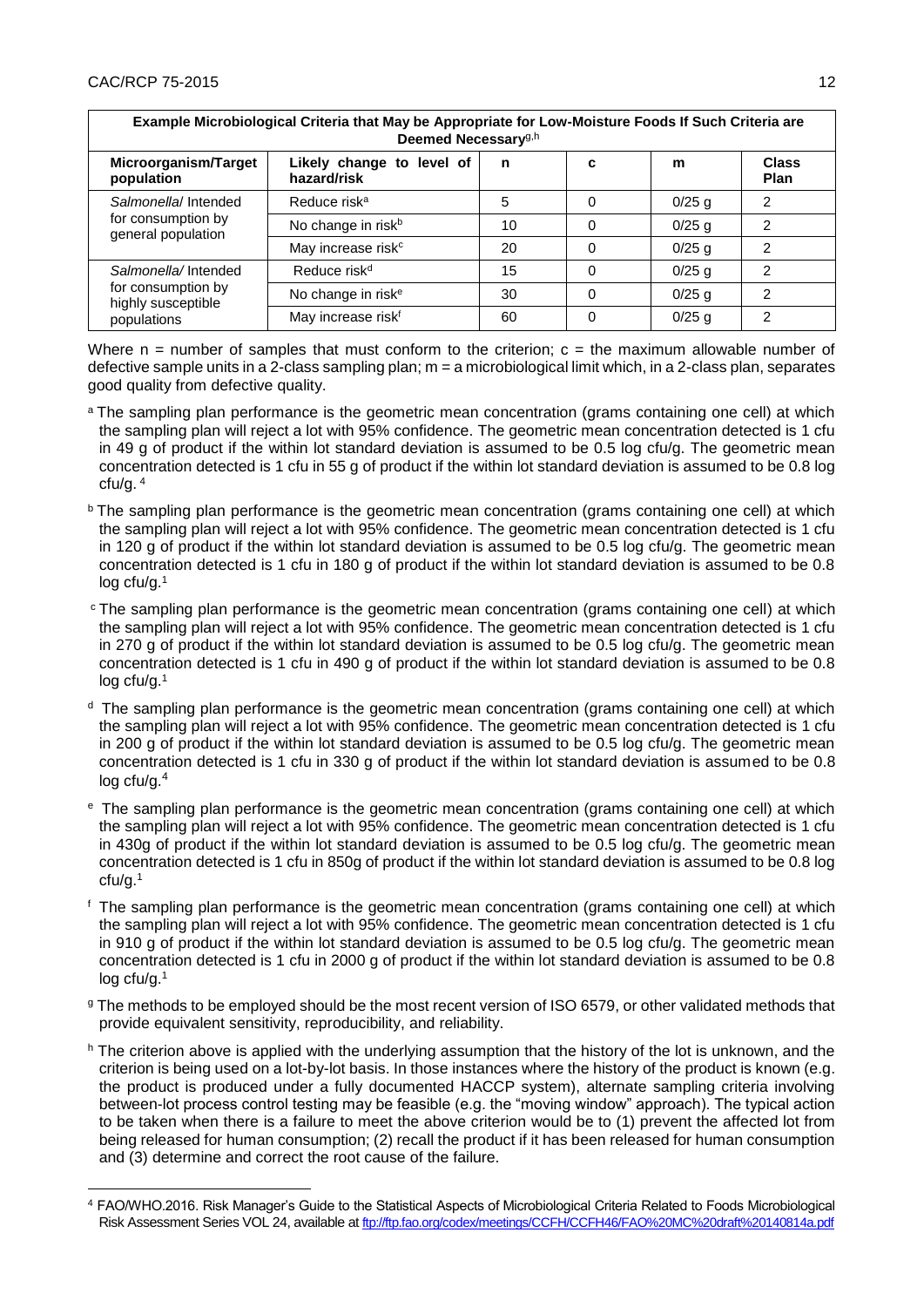### **ANNEX II**

## **GUIDANCE FOR THE ESTABLISHMENT OF ENVIRONMENTAL MONITORING PROGRAMMES FOR** *SALMONELLA* **SPP. AND OTHER ENTEROBACTERIACEAE IN LOW-MOISTURE FOOD PROCESSING AREAS**

Manufacturers of low-moisture foods should consider the potential risk to consumers in the event their products contain *Salmonella* when they are released for distribution. Environmental monitoring in low-moisture food processing environments is a useful means of verifying effectiveness of hygiene controls applied and of detecting potential harbourage sites for pathogens. It also generates information about the processing environment, allowing corrective actions to be taken in a timely manner.

Environmental monitoring should be conducted under normal operating conditions. The appropriate sampling approach should depend on the purpose of sampling (i.e. what is to be verified) and the significance of the environment in terms of the likelihood of contaminating end products. Examples of areas where environmental monitoring should be used include post-lethality areas, packing lines and other areas immediately surrounding where ready-to-eat foods are exposed to the environment.

Environmental monitoring sampling sites should be prioritized according to the likelihood of contamination of processing lines and the impact on product in case of contamination.

The sampling approach may be adjusted according to the previous findings and, where appropriate, should include sampling from additional locations and/or from finished product, as part of corrective actions for nonconforming environmental results. Sampling plans should also be modified appropriately when facility and equipment modifications occur.

A number of factors (a - g) should be considered when developing the sampling program to ensure its effectiveness:

- (a) Target organisms
	- i. Most microorganisms present in the processing environment are transient and are eliminated by the cleaning procedures in place. However, some may find a harbourage site within the environment unless appropriate care is taken to prevent this.
	- ii. *Salmonella* can survive desiccation for long periods of time and can persist in the dry environment of low-moisture food establishments. Therefore, where end products may be contaminated with *Salmonella* from the environment, as a minimum, environmental monitoring should be targeted at *Salmonella*. As *Salmonella* may occur in low numbers, environmental monitoring is often combined with monitoring of the family Enterobacteriaceae (EB), which includes *Salmonella*, as this group shows similar resistance to drying and is more common in processing facilities. Consequently, the monitoring of EB in the environment may provide an early indication that the conditions necessary for *Salmonella* colonisation may exist, and hence provide an earlier indication of potential problems. Testing of EB can also be used to verify the effectiveness of cleaning procedures.
- (b) Sampling locations, number of samples and timing
	- i. The number of samples will vary with the complexity of the process and processing lines and the intended use of the food (e.g. ready-to-eat foods vs. ingredients for further processing).
	- ii. Preferential locations for sampling should focus on areas where harbourage or entry leading to contamination is likely to occur, especially difficult to access sites, and where product is exposed to the environment. Greater emphasis should be placed on sampling areas after a pathogen reduction step, if one is used for the food. Information on appropriate locations can be found in the published literature and should be based on process experience and expertise, or on historical data gathered through plant surveys. Sampling locations should be reviewed on a regular basis and additional ones may need to be included in the program, depending on special situations such as major maintenance or construction activities or where there is observed indication of poor hygiene.
	- iii. It is important to conduct environmental sampling, particularly for *Salmonella*, after several hours of production in order to detect microorganisms transferred from harbourage sites. There should be adequate sampling of all manufacturing shifts and production periods within these shifts. Additional samples for EB testing just prior to start-up are good indices of the effectiveness of cleaning operations.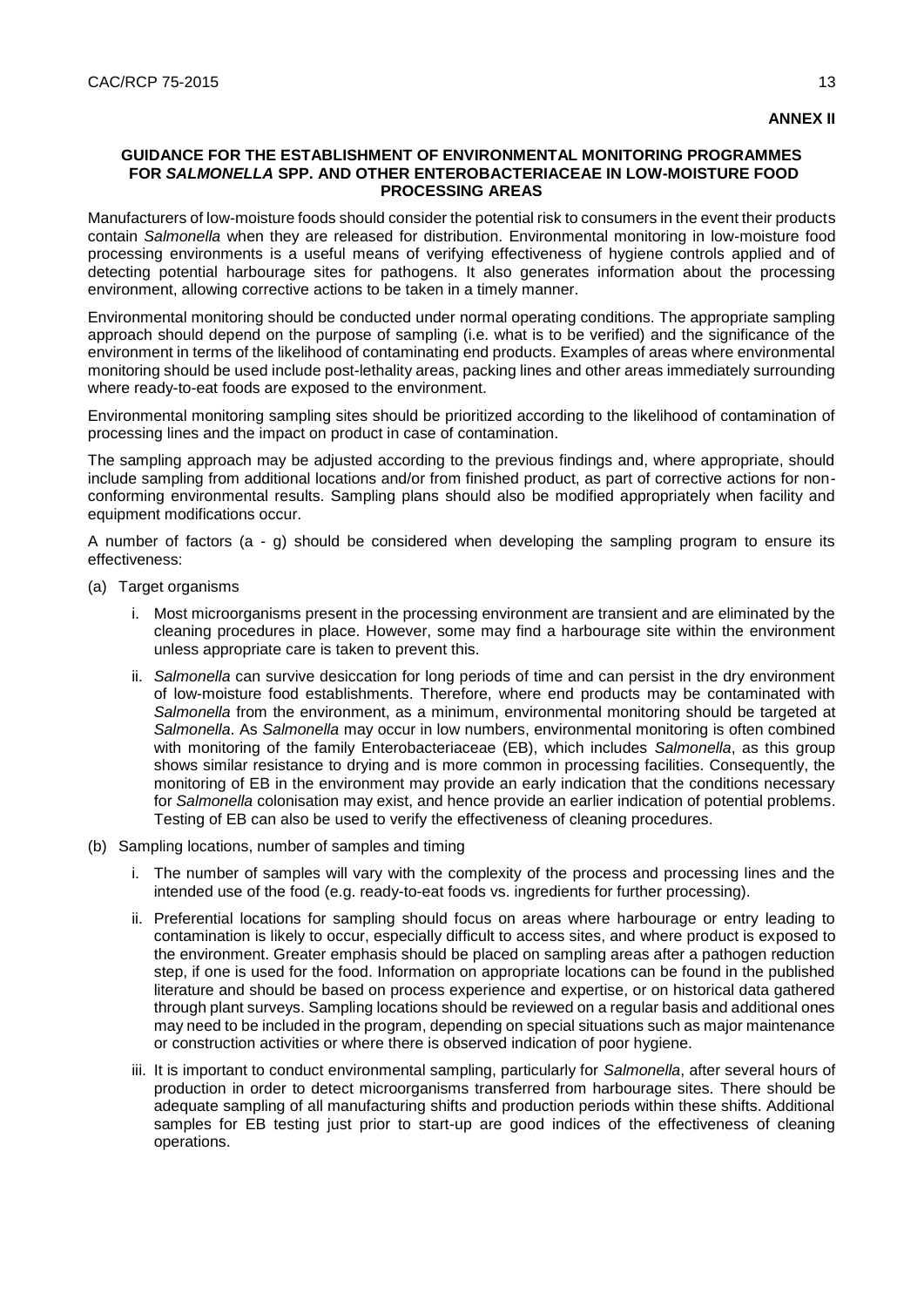### (c) Frequency of sampling

- i. The frequency of environmental sampling should be based primarily on factors such as the characteristics of the products and of the area sampled, and the amount of production. It should be defined based on existing data on the presence of relevant microorganisms in the areas submitted to such a monitoring program. In the absence of such information, sufficient suitable data should be generated to correctly define the appropriate frequency. Such data should be collected over sufficiently long periods of time so as to provide representative and reliable information on the prevalence and occurrence of *Salmonella*.
- ii. The frequency of the environmental sampling should be adjusted according to the findings and their significance in terms of the risk of contamination. In particular, the detection of pathogens in the finished product should lead to increased environmental and investigational sampling to identify the contamination sources. The frequency should also be increased in situations where an increased risk of contamination can be expected, e.g. in the case of maintenance or construction activities, a contamination event, or following wet cleaning activities.
- (d) Sampling tools and techniques

It is important to choose and adapt the type of sampling tools and techniques to the type of surface and sampling locations. For example, scraping of residues from surfaces or collection of residues from vacuum cleaners may provide useful samples, and moistened sponges may be appropriate for large surfaces. Sampling tools and techniques may need to be validated to demonstrate effective recovery of the target organisms. In areas requiring stringent hygiene controls, wipes and sponges should be slightly moistened (not wet or dripping) to collect as much residue as possible. After sampling, care should be taken to ensure the area is completely dry after the sampling.

(e) Analytical methods

The analytical methods used to analyse environmental samples should be suitable for the detection of the target organisms. Special focus should be paid to the characteristics of food matrices in order to adapt the preparation of food samples where food residues are tested. Considering the characteristics of environmental samples, it is important to demonstrate that the methods are able to detect, with acceptable sensitivity, the target organisms. This should be documented appropriately. Under certain circumstances, it may be possible to composite (pool) certain samples but if this is done then the sensitivity of the microbiological testing method should not be reduced. However, in the case of positive findings, additional testing will be necessary to determine the location of the positive sample.

(f) Data management

The monitoring program should include a system to record the data and to facilitate their evaluation, e.g. performing trend analyses. A continual review of the data is important to revise and adjust monitoring programs and take actions to manage contamination.

- (g) Actions in case of non-conforming results
	- i. The purpose of the monitoring program is to find target organisms, if present in the environment. Decision criteria and responses based on these monitoring programs should be articulated when establishing the program. The plan should define the specific action to be taken and the rationale. This could range from no action (no risk of contamination), to intensified cleaning, to source tracing (increased frequency and number of samples for environmental testing), to review of hygienic practices, holding and testing of product, up to product disposition. In the case of persistent contamination, the identification of the strain (e.g. molecular subtyping) could be helpful for taking appropriate corrective actions.
	- ii. In general, manufacturers should expect to find EB in the processing environment. Therefore, an appropriate action plan should be designed and established to adequately respond where decision criteria are exceeded. Decision criteria can be based upon individual results as well as on trends. A review of hygiene procedures and controls should be considered when criteria are exceeded. The manufacturer should address each non-conforming result of *Salmonella* and evaluate changes and/or patterns in the trends of EB counts; the type of action will depend upon the likelihood of contaminating the product with *Salmonella* and/or other pathogens of concern.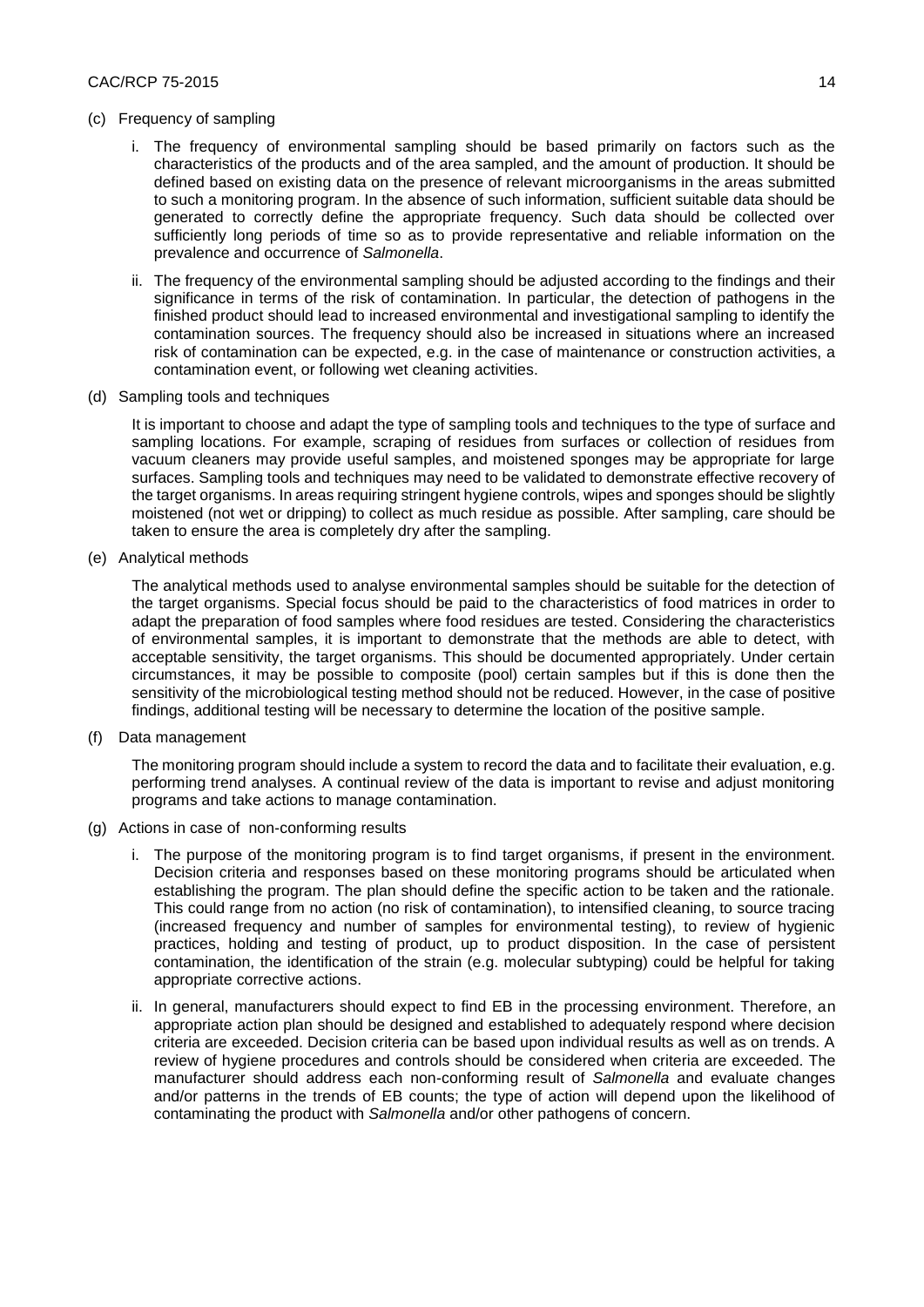# **ANNEX ON SPICES AND DRIED AROMATIC HERBS**

## **INTRODUCTION**

Dried, fragrant, aromatic or pungent, edible plant substances, in the whole, broken or ground form, e.g. spices and dried aromatic herbs, impart flavour, aroma or colour when added to food. Spices and dried aromatic herbs may include many parts of the plant, such as aril, bark, berries, buds, bulbs, leaves, rhizomes, roots, seeds, stigmas, pods, resins, fruits, or plant tops.

The production, processing, and packing of spices and dried aromatic herbs are very complex. For example, source plants for spices and dried aromatic herbs are grown in a wide range of countries and on many types of farms, e.g. from very small farms to, in rare instances, large farms. Agricultural practices for growing source plants for spices and dried aromatic herbs also vary tremendously from virtually no mechanization to highly mechanized practices. Drying of source plants may be performed mechanically (for rapid drying) or naturally (e.g. slower drying under the sun for several days). The distribution and processing chain for spices and dried aromatic herbs is also highly complex and can span long periods of time and include a wide range of establishments. For example, spices and dried aromatic herbs grown on small farms may pass through multiple stages of collection and consolidation before reaching a spice processor and packer or a food manufacturer. Dried product processing generally involves cleaning (e.g. culling, sorting to remove debris), grading, sometimes soaking, slicing, drying, and on occasion grinding/cracking. Some spices and dried aromatic herbs are also treated to mitigate microbial contamination, typically by steam treatment, gas treatment (e.g. ethylene oxide), or irradiation. Processing and packing/repacking may also take place in multiple locations over long periods of time, since spices and dried aromatic herbs are prepared for different purposes.

The safety of spices and dried aromatic herbs products depends on maintaining good hygienic practices along the food chain during primary production, processing, packing, retail, and at the point of consumption. Sporeforming bacteria, including pathogens such as *Bacillus cereus*, *Clostridium perfringens*, and *Clostridium botulinum*, as well as non-sporeforming vegetative cells of microorganisms such as *Escherichia coli, Staphylococcus aureus*, and *Salmonella* spp. have been found in spices and dried aromatic herbs. There have been a number of outbreaks of illness associated with spice and seasoning consumption, with most being caused by *Salmonella* spp. that have raised concerns regarding the safety of spices and dried aromatic herbs. The complex supply chain for spices and dried aromatic herbs makes it difficult to identify the points in the food chain where contamination occurs, but evidence has demonstrated that contamination can occur throughout the food chain if proper practices are not followed.

The safety of spices and dried aromatic herbs can also be affected by mycotoxin-producing moulds, e.g. those producing aflatoxin (such as *Aspergillus flavus* or *Aspergillus parasiticus*) or ochratoxin A (such as *Aspergillus ochraceus, Aspergillus carbonarius,* or *Penicillium verrucosum*). Chemical hazards such as heavy metals and pesticides, as well as physical contaminants such as stones, glass, wire, extraneous matter and other objectionable material, may also be present in spices and dried aromatic herbs.

## **SECTION I - OBJECTIVES**

This Annex addresses Good Agricultural Practices (GAPs), Good Manufacturing Practices (GMPs) and Good Hygienic Practices (GHPs) that will help minimize contamination, including microbial, chemical and physical hazards, associated with all stages of the production of spices and dried aromatic herbs from primary production to consumer use. Particular attention is given to minimizing microbial hazards.

## **SECTION II - SCOPE, USE AND DEFINITION**

## **2.1 Scope**

This Annex applies to spices and dried aromatic herbs - whole, broken, ground or blended. Spices and dried aromatic herbs may include the dried aril (e.g. the mace of nutmeg), bark (e.g. cinnamon), berries (e.g. black pepper), buds (e.g. clove), bulbs (e.g. dried garlic), leaves (e.g. dried basil), rhizomes (e.g. ginger, turmeric), seeds (e.g. mustard), stigmas (e.g. saffron), pods (e.g. vanilla), resins (e.g. asafoetida), fruits (e.g. dried chilli) or plant tops (e.g. dried chives). It covers the minimum requirements of hygiene for growing, harvesting and postharvest practices (e.g. curing, bleaching, blanching, cutting, drying, cleaning, grading, packing, transportation and storage, including disinfestation and fumigation) processing establishment, processing technology and practices (e.g. grinding, blending, freezing and freeze-drying, treatments to reduce the microbial load) packaging and storage of processed products. For spices and aromatic herbs collected from the wild, only the measures for handling and post-harvest activities (i.e. from section 3.3.2 onward) apply.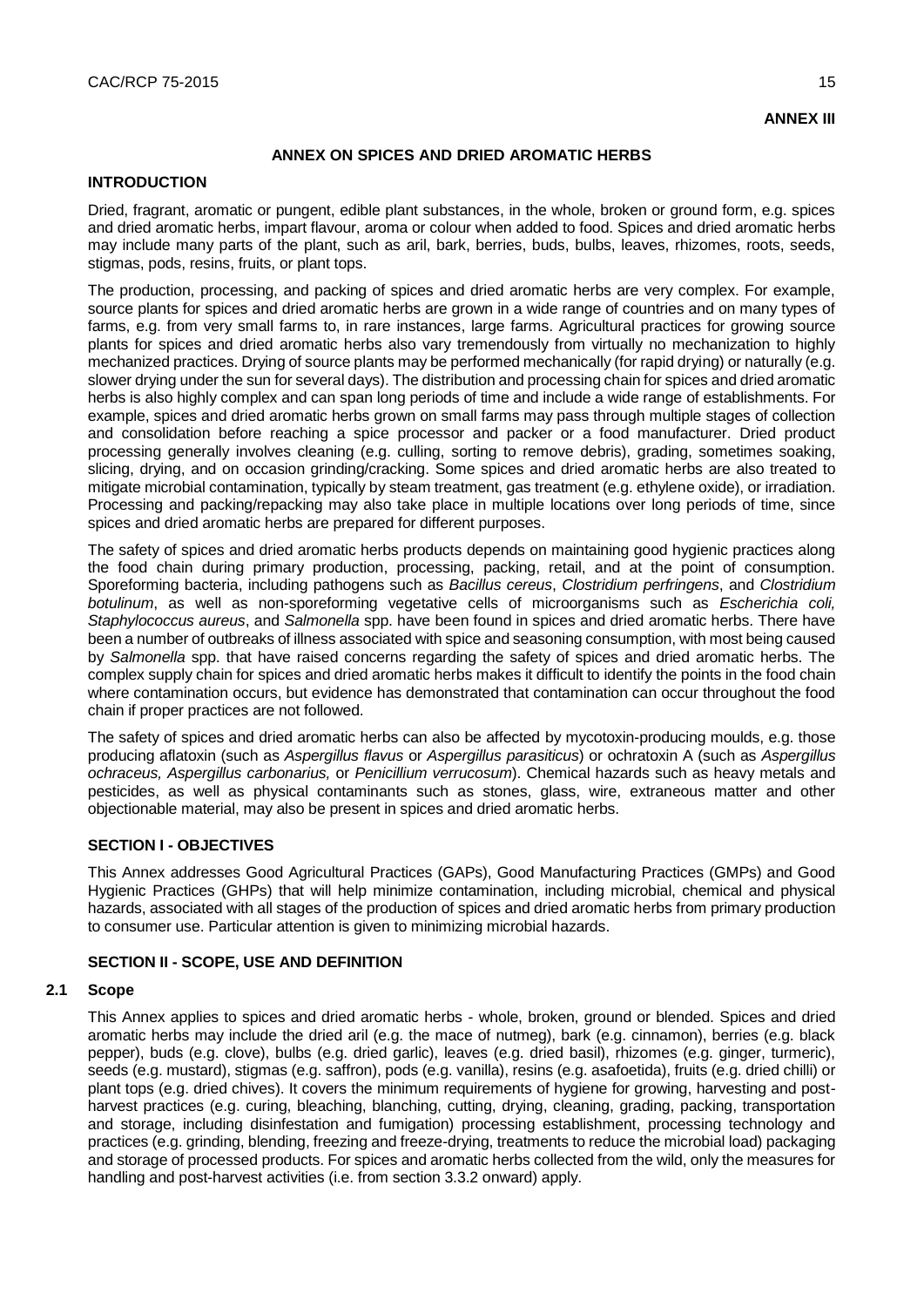## **2.2 Use**

This Annex follows the format of the *[General Principles of Food Hygiene](http://www.codexalimentarius.org/download/standards/23/CXP_001e.pdf)* (CAC/RCP 1-1969) and should be used in conjunction with it and other applicable codes such as the *[Code of Hygienic Practice for Fresh Fruits](http://www.codexalimentarius.org/download/standards/10200/CXP_053e_2013.pdf)  and Vegetables* [\(CAC/RCP 53-2003\)](http://www.codexalimentarius.org/download/standards/10200/CXP_053e_2013.pdf) and the *[General Standard for Contaminants and Toxins in Food and](http://www.codexalimentarius.org/download/standards/17/CXS_193e_2015.pdf)  Feed* [\(CODEX STAN 193-1995\).](http://www.codexalimentarius.org/download/standards/17/CXS_193e_2015.pdf)

This Annex is a recommendation to which producers in different countries should adhere as far as possible taking into account the local conditions while ensuring the safety of their products in all circumstances. Flexibility in the application of certain requirements of the primary production of spices and dried aromatic herbs can be exercised, where necessary, provided that the product will be subjected to control measures sufficient to obtain a safe product.

# **2.3 Definitions**

Refer to definitions in the *[General Principles of Food Hygiene](http://www.codexalimentarius.org/download/standards/23/CXP_001e.pdf)* (CAC/RCP 1–1969) and the *[Code of Hygienic](http://www.codexalimentarius.org/download/standards/10200/CXP_053e_2013.pdf)  [Practice for Fresh Fruits and Vegetables](http://www.codexalimentarius.org/download/standards/10200/CXP_053e_2013.pdf)* (CAC/RCP 53-2003). In addition, the following expressions have the meaning stated:

**Spices and Dried Aromatic Herbs –** dried plants or parts of plants (roots, rhizomes, bulbs, leaves, bark, flowers, fruits, and seeds) used in foods for flavouring, colouring, and imparting aroma. This term equally applies to whole, broken, ground and blended forms.

**Disinfest** – to eliminate harmful, threatening, or obnoxious pests, e.g. vermin

**Microbial Reduction Treatment** – process applied to spices and dried aromatic herbs to eliminate or reduce microbial contaminants to an acceptable level.

**Source Plant** –plant (non-dried) from which the spice or dried aromatic herb is derived.

# **SECTION III - PRIMARY PRODUCTION**

## **3.1 Environmental Hygiene**

Source plants for spices and dried aromatic herbs should be protected, to the extent practicable, from contamination by human, animal, domestic, industrial and agricultural wastes which may be present at levels likely to be a risk to health.

## **3.3 Handling, Storage and Transport**

Each source plant should be harvested using a method suitable for the plant part to be harvested in order to minimize damage and the introduction of contaminants. Plant matter that is damaged or other plant waste material should be disposed of properly and removed from the growing/harvest area in order to minimize the potential for it to serve as a source of mycotoxin-producing moulds or pathogenic bacteria. If possible, only the amount that can be processed in a timely manner should be picked in order to minimize growth of mycotoxinproducing moulds and pathogenic bacteria prior to processing. When the amount harvested exceeds processing capabilities, the excess should be stored under appropriate conditions.

## **3.3.1** *Prevention of cross-contamination*

Specific control methods should be implemented to minimize the risk of cross-contamination from microorganisms associated with harvesting methods. The following should be considered:

- Where appropriate, the soil under the plant should be covered with a clean sheet of plastic or clean plant material such as straw during picking/harvesting to avoid contamination by dirt or plant matter that has fallen prior to harvesting. Plastic that will be reused should be easy to clean and disinfected. Plant material should be used only once.
- Source plant material that has fallen to the ground should be disposed of properly if it cannot be made safe by further processing.

### **3.3.2** *Storage and transport from the growing/harvest area to the packing establishment*

Spices and dried aromatic herbs should be kept in areas where contact with water or moisture is minimized.

Spices and dried aromatic herbs should be stored on raised platforms or hung under a non-leaking roof in a cool dry place. The storage location should prevent access, to the extent practicable, by rodents or other animals and birds and should be isolated from areas of excessive human or equipment traffic.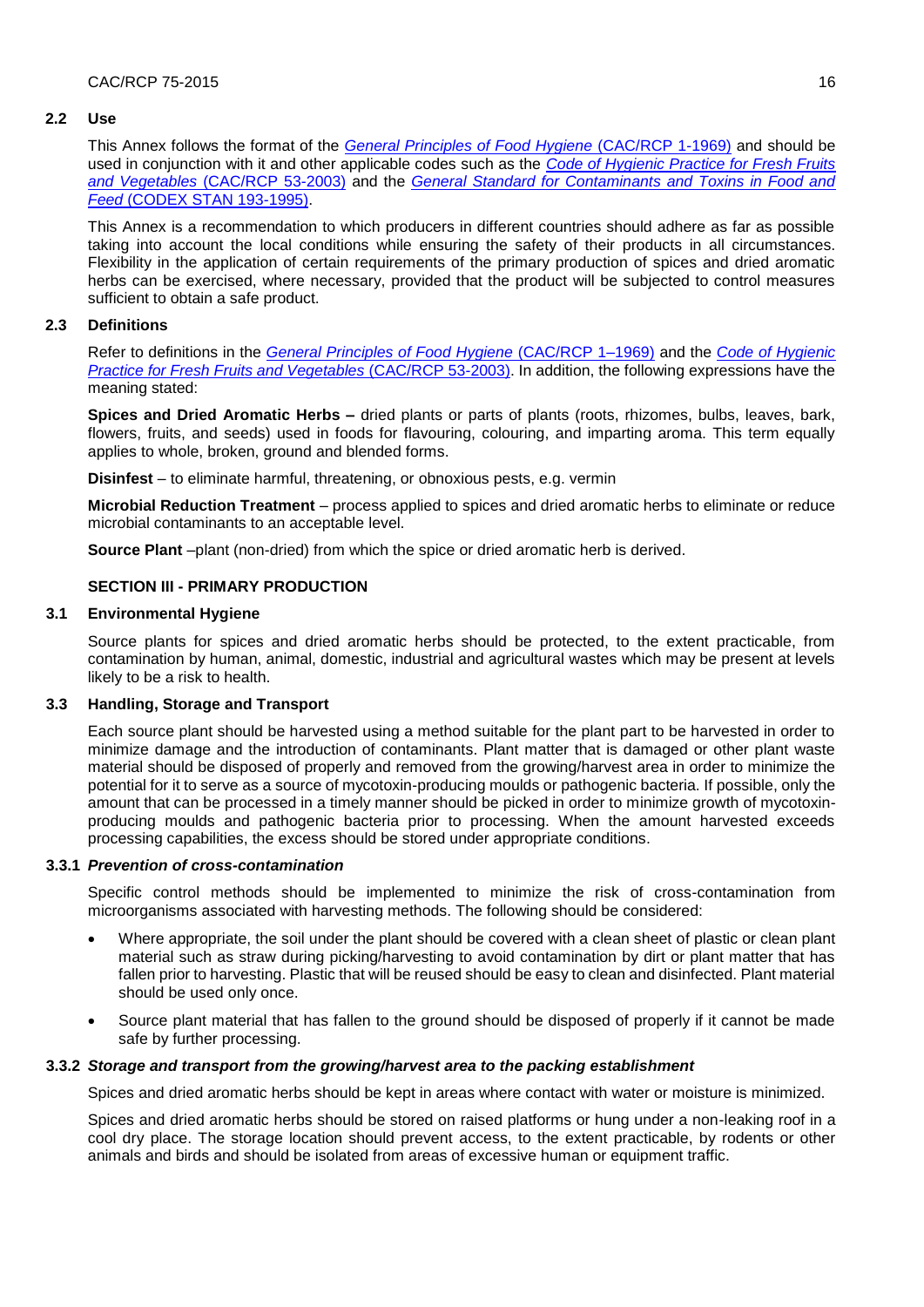## **3.3.3** *Drying*

# **3.3.3.1** *Natural Drying*

Refer to the *[Code of Practice for the Reduction of Contamination of Food with Polycyclic Aromatic](http://www.codexalimentarius.org/download/standards/11257/CXP_068e.pdf)  [Hydrocarbons \(PAH\) from Smoking and Direct Drying Processes](http://www.codexalimentarius.org/download/standards/11257/CXP_068e.pdf)* (CAC/RCP 68-2009) with regard to the location of the drying area.

Plants or parts of plants used for the preparation of spices and dried aromatic herbs may be dried naturally, e.g. air dried, provided adequate measures are taken to prevent contamination of the raw material during the process. The drying time depends on the environmental conditions surrounding the product, i.e. temperature, relative humidity, and air velocity.

If dried naturally, plants or parts of plants should be dried on clean, elevated racks, clean concrete floors, or clean mats or tarps or by hanging under a non-leaking roof and not on the bare ground or in direct contact with the soil. Pathways should be made in the drying area to prevent anyone from walking on the crop. The drying plant material should be raked/turned frequently to limit mould growth.

Concrete floors or slabs poured specifically for drying source plants should be subject to an appropriate cleaning program and, where appropriate, disinfected. New concrete slabs should be used for drying only when it is absolutely certain that the new concrete is well-cured and free of excess water. A suitable plastic cover spread over the entire new concrete slabs can be used as a moisture barrier; however, the sheet should be completely flat to prevent the pooling of water. Suitable precautions should be taken, where practicable, to protect the spices and dried aromatic herbs from contamination and damage by domestic animals, rodents, birds, mites, insects or other objectionable substances during drying, handling and storage. If drying outdoors, drying platforms should be placed under a roof/tarp free of tears, holes or frayed material that will prevent rewetting by rainfall and contamination from birds overhead.

Drying time should be reduced as much as possible by using optimal drying conditions (e.g. temperature, humidity and ventilation) to avoid fungal growth and toxin production. The thickness layer of the drying source plant material should be considered in order to consistently achieve a safe moisture level.

### **3.3.3.2** *Mechanical Drying (see Section 5.2.1.1)*

### **3.3.4** *Packing in the growing/harvest area*

Packing activities can occur in the growing/harvest area. Such packing operations should include the same sanitary practices, where practical, as packing spices and dried aromatic herbs in establishments or modified as needed to minimize risks. To prevent germination and growth of spores, the products must be dried to a safe moisture level prior to packing.

When packing spices and dried aromatic herbs in the growing/harvest area for transport, storage, or for further sale, new bags/containers should be used to prevent the potential for microbial, physical and chemical contamination. When bags/containers are marked, food-grade ink should be used to minimize the potential for contamination with ink. When bags/containers have an open structure, such as jute bags, the bag/container should not be marked when filled with spices and dried aromatic herbs to prevent liquid ink from contaminating the contents and increasing the moisture in the spices and dried aromatic herbs. It is recommended that paper tags be used instead of liquid ink for marking.

Removal of discarded plant material should be done on a regular basis in order to avoid accumulation that would promote the presence of pests.

## **SECTION IV - ESTABLISHMENT: DESIGN AND FACILITIES**

### **4.2 Premises and rooms**

Where practicable, buildings and facilities should be designed to provide separation, by partition, location or other effective means, between operations that could result in cross-contamination. They should be designed to facilitate hygienic operations according to the one-way flow direction, without backtracking, from the arrival of the raw materials at the premises to the finished product, and should provide for appropriate temperature and humidity conditions for the process and the product.

Premises and rooms should be designed with a means of dust control, since spices and dried aromatic herbs are likely to generate particulate matter that can be carried to other parts of the room or premises by air currents.

# **4.3 Equipment**

Equipment should be installed so as to allow access for cleaning and to minimize transfer of dust particles to other pieces of equipment or to the environment.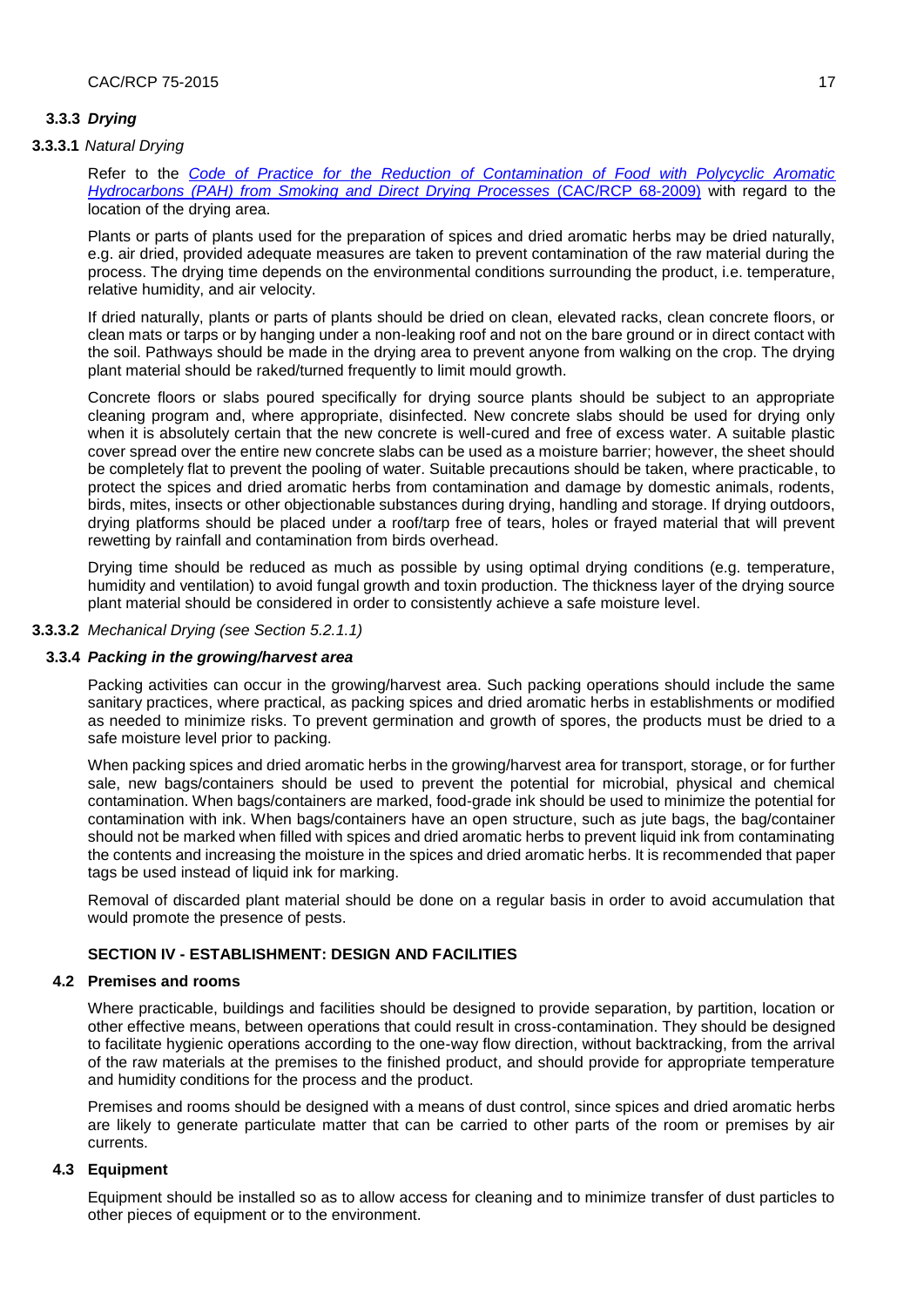The risk of contamination from equipment should be assessed and controlled. Wherever possible, forklifts, utensils, and maintenance tools for the finished product and packaging areas should be different from those used in the "raw" material area (e.g. prior to the microbial reduction treatment).

# **4.4 Facilities**

### **4.4.8 Storage**

Facilities for the storage of spices and dried aromatic herbs should be designed and constructed to prevent high humidity or other conditions that could result in moisture levels in product that would support the growth of moulds.

# **SECTION V - CONTROL OF OPERATION**

### **5.1 Control of food hazards**

Measures should be taken at each step in the food chain to minimize the potential for contamination of spices and dried aromatic herbs by microbial pathogens (including mycotoxin-producing moulds), chemical contaminants and other contaminants not intentionally added to food such as excreta, rodent hair, and insect fragments, which may compromise food safety or suitability.

### **5.2 Key aspects of hygiene control systems**

### **5.2.2** *Specific process steps*

### **5.2.2.1** *Mechanical Drying*

Plants or parts of plants used for the preparation of spices and dried aromatic herbs may be dried mechanically (e.g. forced air drying), provided adequate measures are taken to prevent contamination of the raw material during the process. To prevent the growth of microorganisms, especially mycotoxin- producing moulds, a safe moisture level should be achieved as rapidly as possible.

Mechanical drying methods should be used instead of natural (open) air drying, where possible, to limit exposure of spices and dried aromatic herbs to environmental contaminants and to prevent growth of moulds. If hot air drying is used, the air should be free of contaminants and precautions should be made to prevent combustion gases from contacting the plant material or stored plant material in the area.

Drying time should be reduced as much as possible by using optimal drying conditions to avoid fungal growth and toxin production. The thickness layer of the drying source plant should be considered in order to consistently achieve a safe moisture level.

## **5.2.2.2** *Cleaning of spices and dried aromatic herbs*

Spices and dried aromatic herbs should be cleaned properly (e.g. culled and sorted) to remove physical hazards (such as the presence of animal and plant debris, metal and other foreign material) through manual sorting or the use of detectors, such as metal detectors. Raw materials should be trimmed to remove any damaged, rotten or mouldy material.

Debris from culling and sorting should be periodically collected and stored away from the drying, processing and packaging areas to avoid cross-contamination and attracting pests.

## **5.2.2.3** *Microbial Reduction Treatments*

In order to control microbiological contamination, appropriate methods of treatment may be used in accordance with the regulations set by the competent authority. When necessary to reduce risk, spices and dried aromatic herbs should be treated with a validated microbial reduction treatment prior to reaching the consumer in order to inactivate pathogens such as *Salmonella*. For additional information on validation, refer to the *[Guidelines](http://www.codexalimentarius.org/download/standards/11022/CXG_069e.pdf)  [for the Validation of Food Safety Control Measures](http://www.codexalimentarius.org/download/standards/11022/CXG_069e.pdf)* (CAC/GL 69-2008). Commonly used methods involve the application of steam, fumigation or radiation. Where spices and dried aromatic herbs are irradiated, refer to the *[Code of Practice for Radiation Processing of Food](http://www.codexalimentarius.org/download/standards/18/CXP_019e.pdf)* (CAC/RCP 19-1979) and the *[General Standard for](http://www.codexalimentarius.org/download/standards/16/CXS_106e.pdf)  Irradiated Foods* [\(CODEX STAN 106-1983\).](http://www.codexalimentarius.org/download/standards/16/CXS_106e.pdf)

Factors that should be controlled when using steam include exposure time and temperature. The process should ensure that all of the product achieves the desired temperature for the full length of time required. A drying step may be necessary to remove added moisture.

Factors that should be controlled when using irradiation include radiation dose and the size and shape of the package, as well as the penetrability of the packaging material to the type of radiation used. The process should ensure that all of the product is exposed to the minimum dose of radiation needed to provide the intended effect.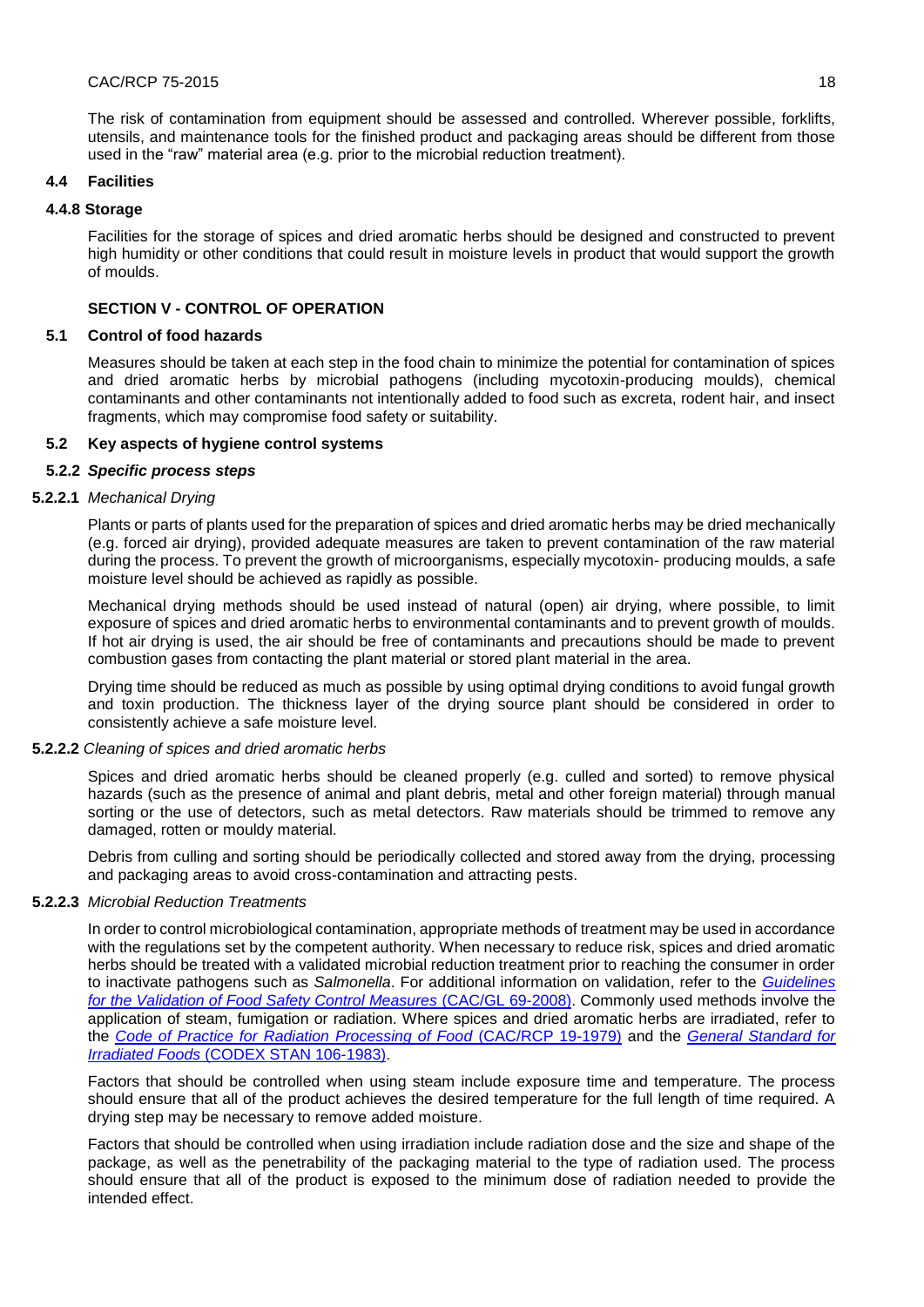Factors that should be controlled when using fumigation treatments such as ethylene oxide or propylene oxide include product initial temperature, chamber temperature, chemical concentration, exposure time, vacuum and/or pressure, density of the product, and gas permeability of the packaging material. The process should ensure that all product is directly exposed to the gas for the full length of time required.

For pathogen inactivation treatments the adequacy of the selected control measure (thermal or non- thermal) and associated critical limits for processing should be determined, considering the increased heat resistance reported for *Salmonella* at low water activities and the increased resistance of spores to most microbial reduction treatments. In some cases, challenge studies may be needed to support validation. Once the lethality of the process is validated by scientific data, the establishment should periodically verify that the process continues to meet the critical limits during operation and the process criteria intended to achieve microbiocidal effects in the establishment.

## **5.2.3** *Microbiological and other specifications*

Refer to the [General Principles of Food Hygiene](http://www.fao.org/fao-who-codexalimentarius/sh-proxy/en/?lnk=1&url=https%253A%252F%252Fworkspace.fao.org%252Fsites%252Fcodex%252FStandards%252FCAC%2BRCP%2B1-1969%252FCXP_001e.pdf) and [the Principles and Guidelines for the Establishment and](http://www.fao.org/fao-who-codexalimentarius/sh-proxy/en/?lnk=1&url=https%253A%252F%252Fworkspace.fao.org%252Fsites%252Fcodex%252FStandards%252FCAC%2BGL%2B21-1997%252FCXG_021e.pdf)  [Application of Microbiological Criteria Related to Foods \(CAC/GL 21-1997\).](http://www.fao.org/fao-who-codexalimentarius/sh-proxy/en/?lnk=1&url=https%253A%252F%252Fworkspace.fao.org%252Fsites%252Fcodex%252FStandards%252FCAC%2BGL%2B21-1997%252FCXG_021e.pdf)

Where appropriate, specifications for pathogenic and toxigenic microorganisms, chemical residues, foreign material, and decomposition should be established that take into account subsequent processing steps, the end use of the spice or dried aromatic herb and the conditions under which the product was produced.

When tested by appropriate methods of sampling and examination, the products should:

- Be free from pathogenic and toxigenic microorganisms in levels that may present a risk to health; and should comply with the provisions for food additives;
- Not contain any substances originating from microorganisms, particularly mycotoxins, in amounts that exceed the tolerances or criteria established by the Codex Alimentarius Commission or, where these do not exist, by the competent authority;
- Not contain levels of insect, bird or rodent contamination that indicate that spices and dried aromatic herbs have been prepared, packed or held under unsanitary conditions;
- Not contain chemical residues resulting from the treatment of spices and dried aromatic herbs in excess of levels established by the Codex Alimentarius Commission or, where these do not exist, by the competent authority;
- Comply with the provisions for contaminants, and with maximum levels for pesticide residues established by the Codex Alimentarius Commission or, where these do not exist, by the competent authority.

Verification activities should include, as necessary, appropriate environmental and/or product testing. (Refer to Annex I and Annex II).

# **5.2.4** *Microbiological cross-contamination*

Effective measures should be taken to prevent cross-contamination of uncontaminated spices and dried aromatic herbs by direct or indirect contact with potentially contaminated material at all stages of the processing. Raw products that may present a potential hazard should be processed in separate rooms, or in areas physically separate from those where end-products are being prepared. Spices and dried aromatic herbs that have undergone a microbial reduction treatment should be processed and stored separately from untreated spices and dried aromatic herbs. Equipment should not be used for both treated and untreated products without adequate cleaning and disinfection before use with treated products.

## **5.2.5** *Physical and chemical contamination*

Appropriate tools and methods should be used to remove physical hazards such as pebbles or heavier stones. To separate foreign matter from the product, air tables or gravity separators can be used for particles of the same size and different density. Sieves of different mesh may be used to obtain the size required for each product and to remove foreign matter.

Regardless of the type of separator used, the following parameters should be considered:, density, weight and size of particle, air speed, inclination of the sieve plate, vibration, etc. for the highest effectiveness of the procedure.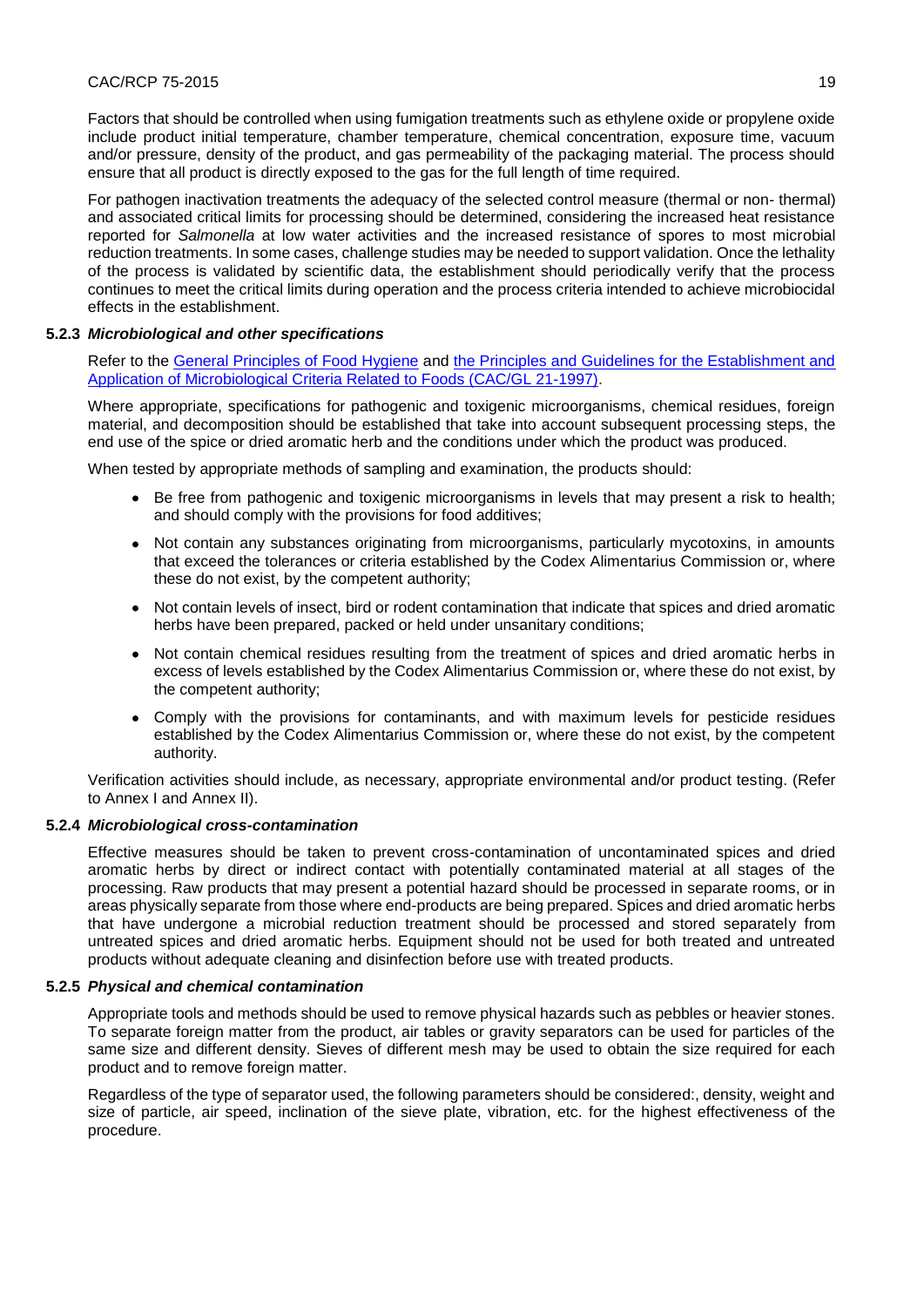Magnets/metal detectors should be used to separate ferrous and non-ferrous/metallic matter from product or detect it in the product and remove the contaminated product. For good extraction, magnets should be as close as possible to the product. Magnets work more efficiently when product flows freely. If needed, more than one magnet should be placed in the line. Magnets should be cleaned frequently. Equipment should be designed in such a way as to prevent metals extracted by magnets from being swept by the flow of product. Spices and dried aromatic herbs should be arranged in a fine layer to facilitate this operation.

In all cases, particles identified by the metal detector should be removed and records kept of how much and what type of foreign matter was collected and when it was cleaned. This data should be used in determining how the metals or foreign matter got there in order to implement appropriate corrective measures.

### **5.3 Incoming material requirements**

Spices and dried aromatic herbs or their source plants should not be accepted by the establishment if they are known to contain contaminants which will not be reduced to acceptable levels by normal processing procedures, sorting or preparation. Precautions should be taken to minimize the potential for contamination of the establishment and other products from incoming materials that may be contaminated. Plants, parts of plants, spices and dried aromatic herbs suspected of being contaminated with animal or human faecal material should be rejected for human consumption. Special precautions should be taken to reject spices and dried aromatic herbs showing signs of pest damage or mould growth because of the potential for them to contain mycotoxins such as aflatoxins.

Raw materials should be inspected and sorted prior to processing (foreign matter, odour and appearance, visible mould contamination). Laboratory tests, e.g. for moulds or pathogens such as *Salmonella*, should be conducted when necessary.

Spices and dried aromatic herbs and blends of these are often manufactured without a step that would inactivate pathogens. Spices and dried aromatic herbs should be obtained from approved suppliers. An approved supplier is one that can provide a high degree of assurance that appropriate controls in accordance with this Code have been implemented to minimize the possibility that chemical, physical and microbiological contamination occurs in the ingredient. Because of the diversity of production practices for spices and dried aromatic herbs, it is important to understand the controls in place for production of the incoming material. When the control measures used to produce the spices and dried aromatic herbs are not known, verification activities such as inspection and testing should be increased.

Consideration should be given to a program for testing spices and dried aromatic herbs to be used without a lethality step for relevant pathogens, e.g. *Salmonella*. Spices and dried aromatic herbs in which *Salmonella* is detected should not be used unless they are subjected to an effective microbial reduction treatment.

## **5.4 Packaging**

Non-porous bags/containers should be used to protect the spices and dried aromatic herbs from contamination and the introduction of moisture, insects and rodents. In particular, the reabsorption of ambient moisture should be prevented. Contamination should be prevented by the use of liners where appropriate. It is recommended that new bags or containers be used for food contact packaging. If reusable bags/containers are used, they should be properly cleaned and disinfected before use. All bags/containers should be in good condition and particular attention paid to the potential for loose bag fibres that can become potential contaminants. Secondary containment bags/containers providing additional protection can be reused but should not have been previously used to hold non-food materials such as chemicals or animal feed.

Spices and dried aromatic herbs, e.g. dried chilli peppers, should not be sprayed with water to prevent breakage during packing. This may result in growth of moulds and microbial pathogens, if present.

Finished products may be packed in gas tight containers preferably under inert gases like nitrogen or under vacuum in order to retard possible mould growth.

## **5.7 Documentation and records**

Refer to the *[General Principles of Food Hygiene](http://www.codexalimentarius.org/download/standards/23/CXP_001e.pdf)* (CAC/RCP 1-1969) and the *[Code of Hygienic Practice for](http://www.codexalimentarius.org/download/standards/10200/CXP_053e_2013.pdf)  [Fresh Fruits and Vegetables](http://www.codexalimentarius.org/download/standards/10200/CXP_053e_2013.pdf)* (CAC/RCP 53-2003).

## **5.8 Recall procedures**

Records should identify the source (or lot number) of incoming raw materials and link the source or lot to the lots of outgoing products to facilitate traceability/product tracing. Reference should also be made to *[Principles for](http://www.codexalimentarius.org/download/standards/10603/CXG_060e.pdf)  [Traceability/Product Tracing as a Tool within a Food Inspection and Certification System](http://www.codexalimentarius.org/download/standards/10603/CXG_060e.pdf)* (CAC/GL 60-2006).